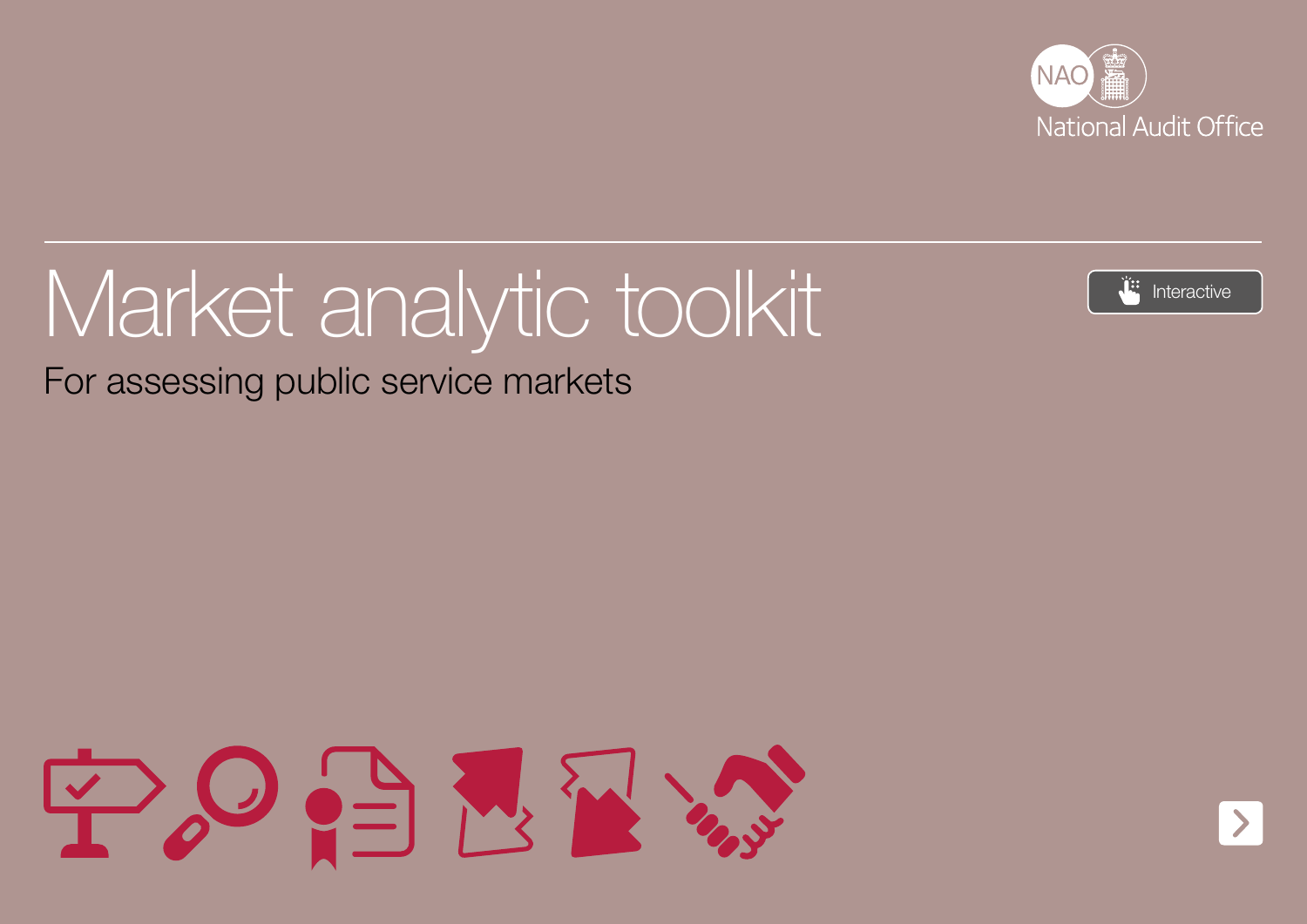

# **Contents**

[Introduction](#page-2-0) 3 [Defining the market](#page-4-0) 5 [Initial assessment](#page-9-0) 10 [Demand side of the market](#page-13-0) 14 [Supply side of the market](#page-17-0) 18 [Outcomes from the market](#page-20-0) 21





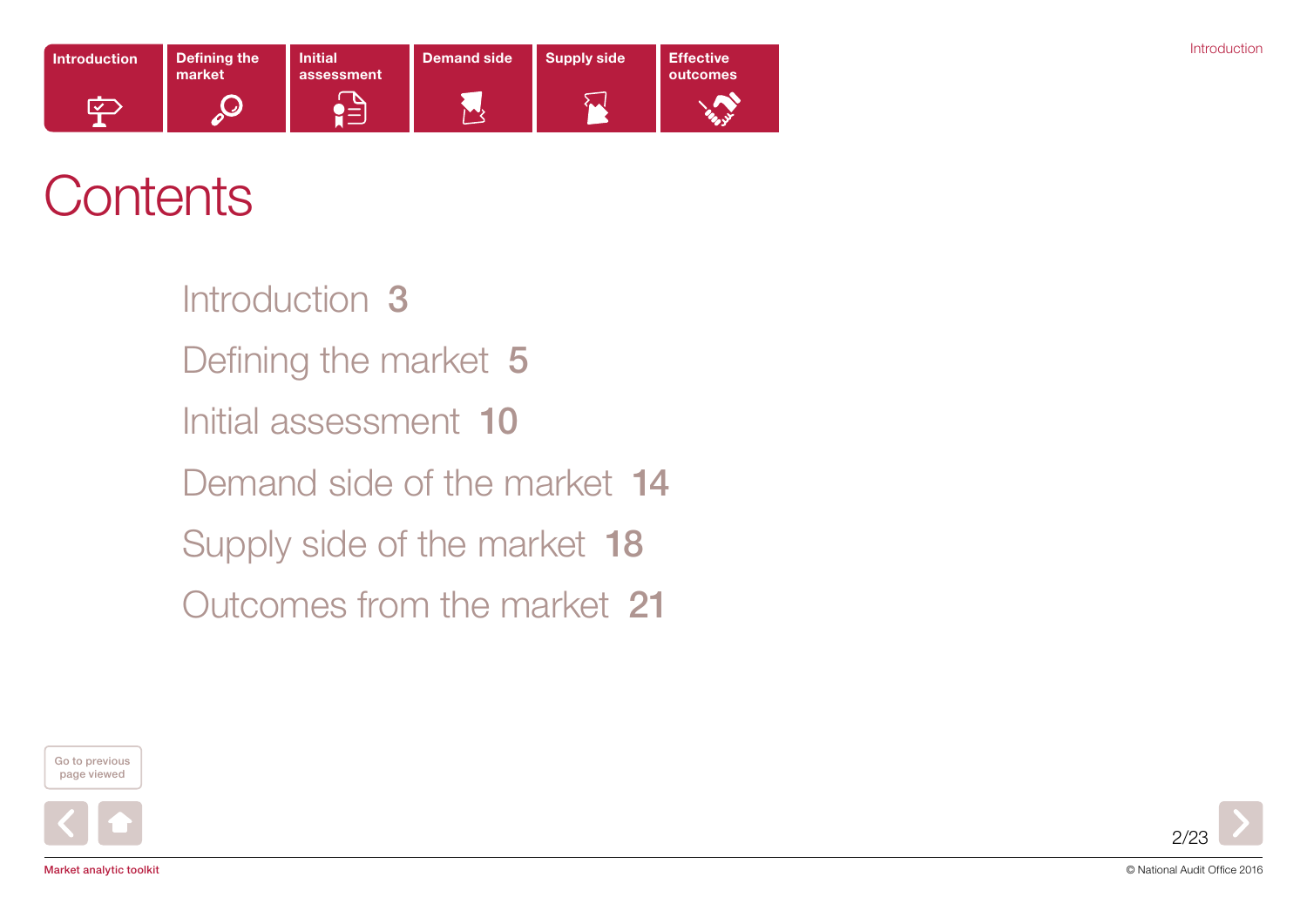# <span id="page-2-0"></span>**Introduction**





What are public service markets?

Public services are those considered so essential they are made available to all, regardless of income. These services (such as education and healthcare) are paid for by the taxpayer, and traditionally have been provided directly by the state. However, recent years have seen changes in the way public services are provided. Although the state retains ultimate responsibility, organisations including private, public and voluntary providers now compete for the right to deliver many public services. Users are often able to have a say in, or choose, whose services they receive. This Analytic refers to public services managed in this way as public service markets.

### What is the purpose of this Analytic?

This Market Analytic is intended as a guide to assess the effectiveness of public service markets in terms of value for money (VFM) and user outcomes. Originally developed to help inform NAO VFM studies of public service markets, this Analytic may be of assistance to public officials involved in the oversight of these markets.

#### **Disclaimer**

The Market Analytic has been successfully piloted on a number of NAO VFM reports and will be added to periodically as the NAO's work on public service markets develops further. However, please note the Analytic outlines a generic approach to exploring and analysing user choice and provider competition in public service markets, and its detailed application will depend to an extent on the individual circumstances of the market under review.

#### Further information

For further information on how to apply the Analytic, please contact either: Reter.Langham@nao.gsi.gov.uk or Charles.Nancarrow@nao.gsi.gov.uk Go to previous



page viewed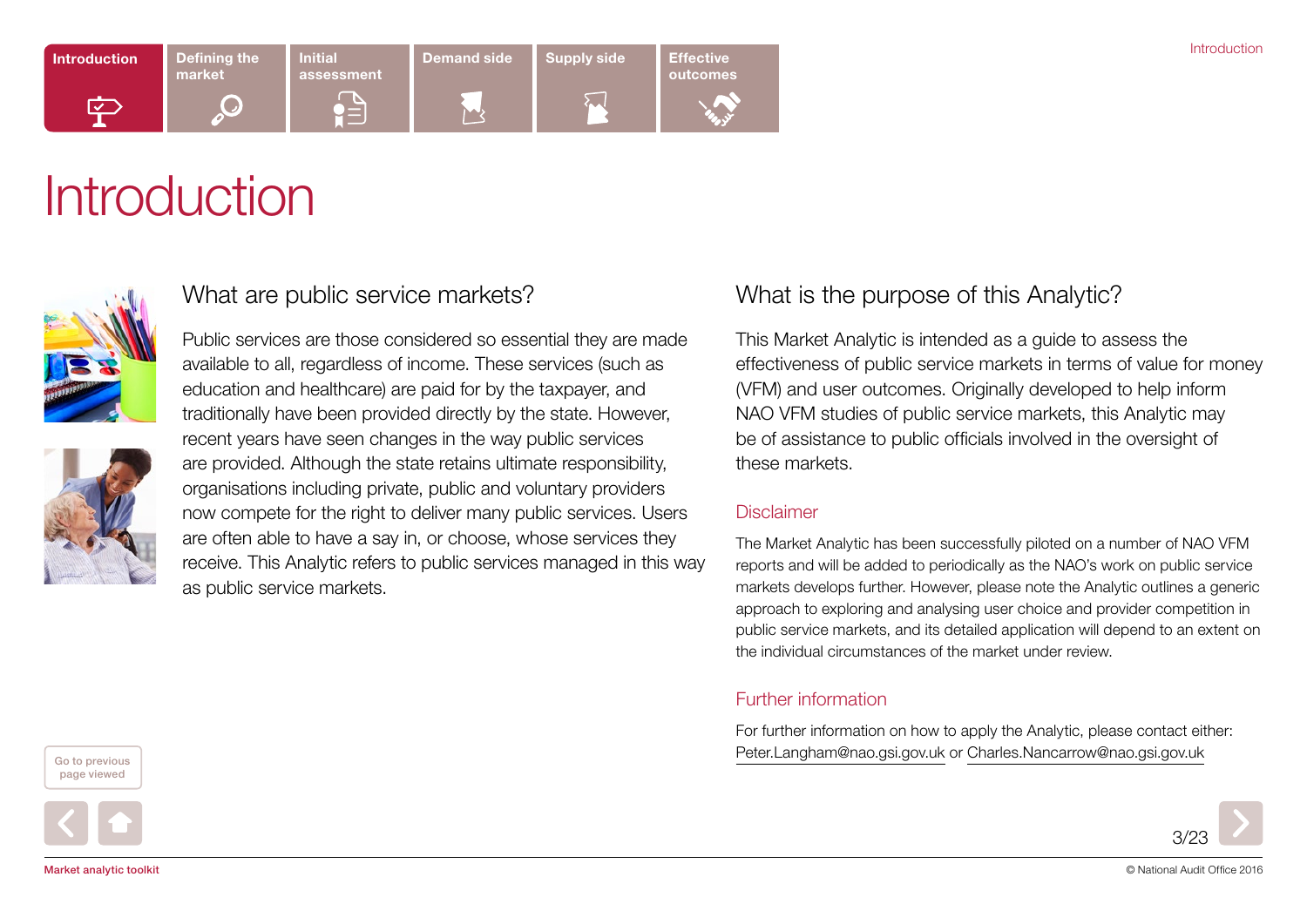

### Public service markets vary



Go to previous page viewed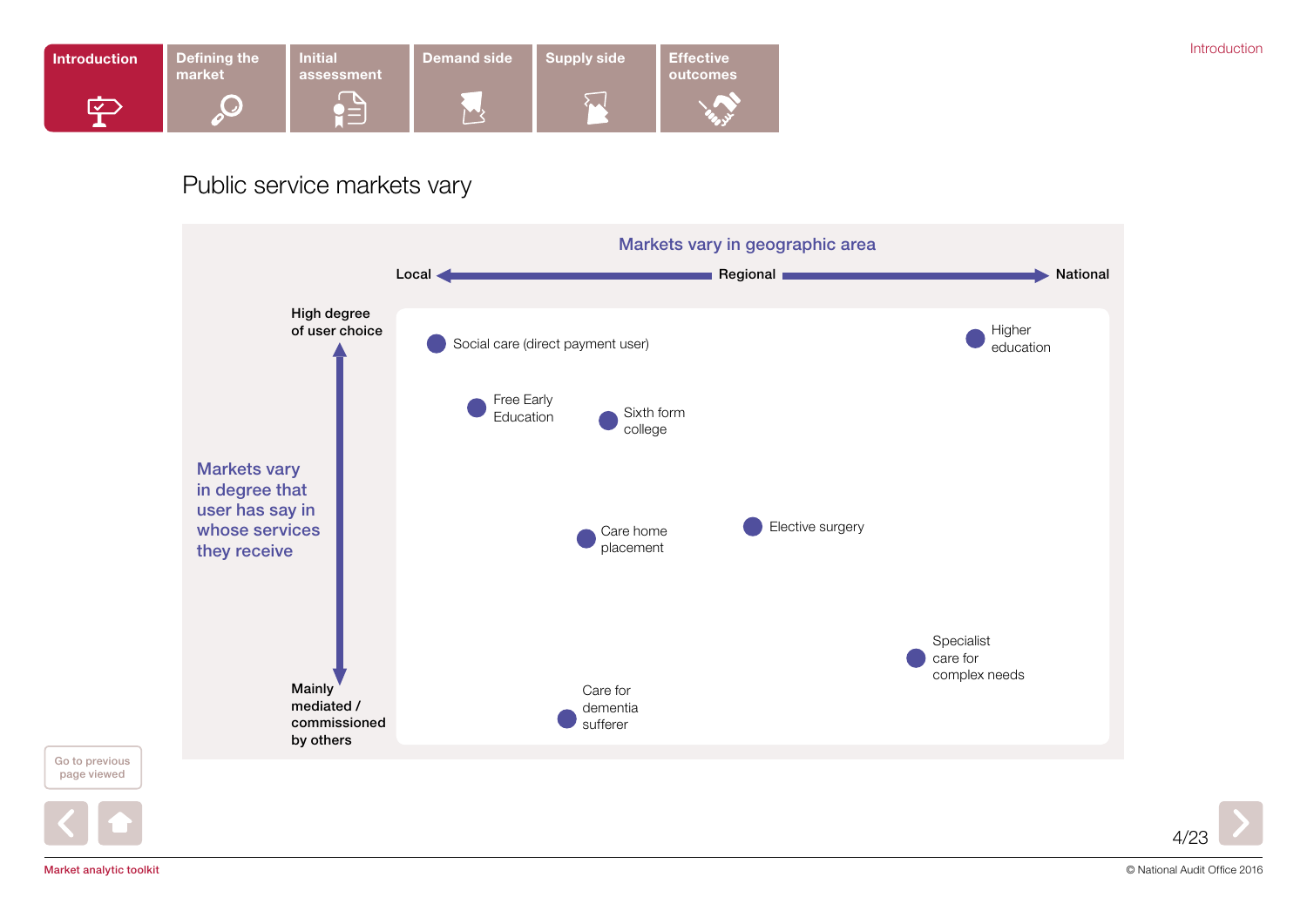# <span id="page-4-0"></span>Defining the market

Before reviewing a market it should be defined. This section provides a guide to defining the features of the market and the characteristics of the service provided, which can influence the strength of competition in the market and consumer outcomes. It also helps to define the type of user, the scope of the service being considered, and the rules that aim to ensure an orderly market with fair and effective competition.

### [Defining the](#page-5-0)  [market and user](#page-5-0)

**Substitutability** 

**Complementarity** 

Defining the user

## [Market structure](#page-6-0)  [and key features](#page-6-0)

Market size and concentration

Pattern of demand

Level of spare capacity

Categories and equal treatment

Public/private market split

### **Defining** [the s](#page-7-0)ervice

Service differentiation

Emotional attachment

**Irreversibility** of purchase

**Complexity** 

Infrequent purchasing

Experience service

Credence service

Co-production

### [Rules](#page-8-0)

Competition rules

Market review tools

Judicial review

Achieving policy objectives



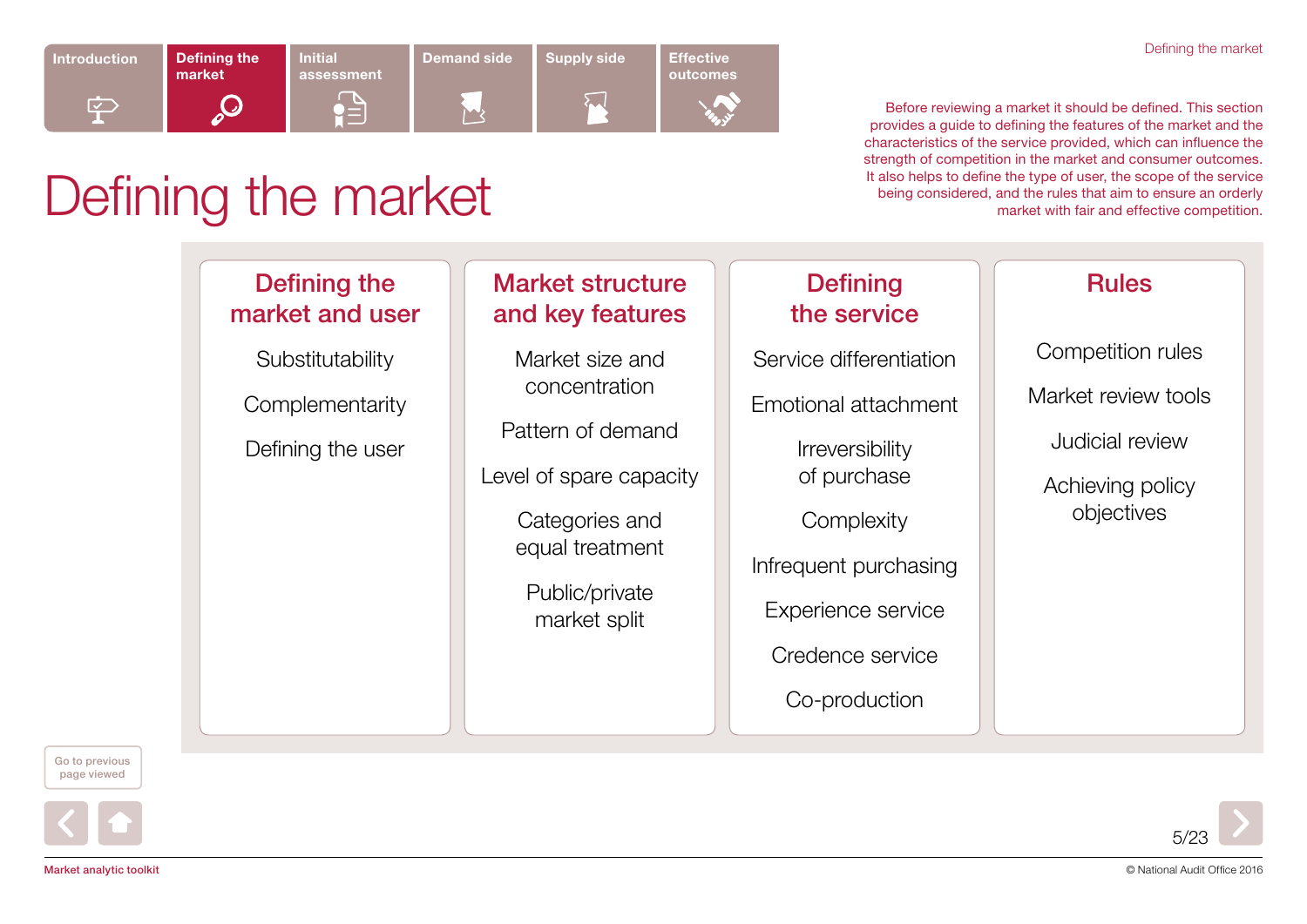# <span id="page-5-0"></span>Defining the market and user

Substitutability and complementarity:

#### Key issues:

Whether substitutes exist for the service in question

Whether the service complements another type of service

## Defining the user:

#### Key issues:

Whether end-user has a say in deciding which service to use



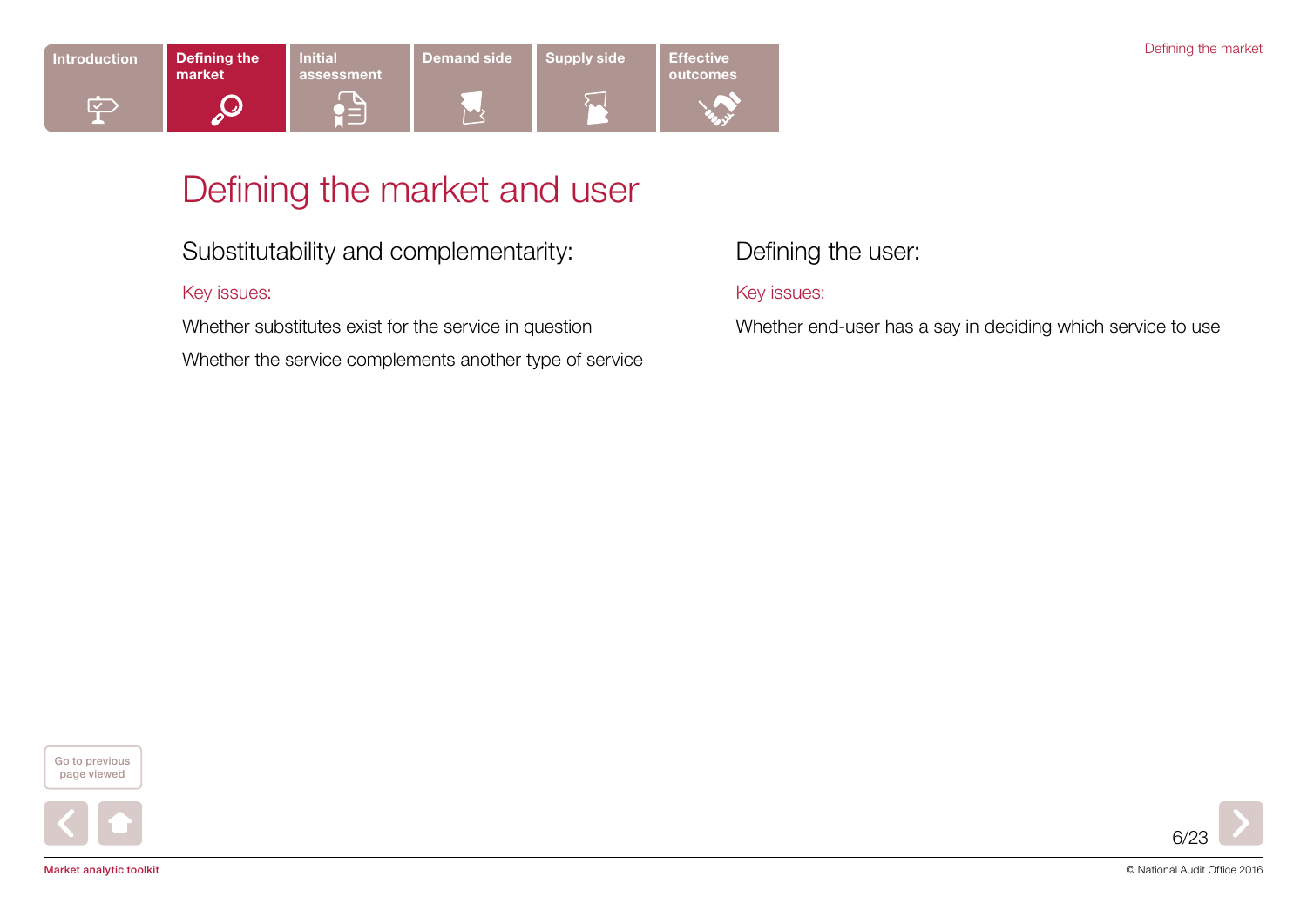# <span id="page-6-0"></span>Market structure and key features

## Market size and concentration:

#### Key issues:

Value of the market (£m) and geographical size (local, regional, national)

Level of concentration in the market (Market share of 10 largest providers)

Level of fragmentation in the market (Market share of SME providers)

## Pattern of demand:

#### Key issues:

Degree to which public buyers are dominant in the market

Comparison of fee / rates set by government compared with market rates

Degree of fragmentation of demand

# Level of spare capacity:

#### Key issues:

Degree of spare capacity in the market, and the time needed to change it

## Categories and equal treatment of provider types:

#### Key issues:

Trends in proportion of different provider types in the market: private ('for-profit'); third sector (not-for-profit); publicly funded or 'maintained' providers

### Public market / private market split:

#### Key issues:

The relative value of public versus private markets

Degree to which providers operate in both public and private markets, and whether cross-subsidisation is a common business model in the market



page viewed

Go to previous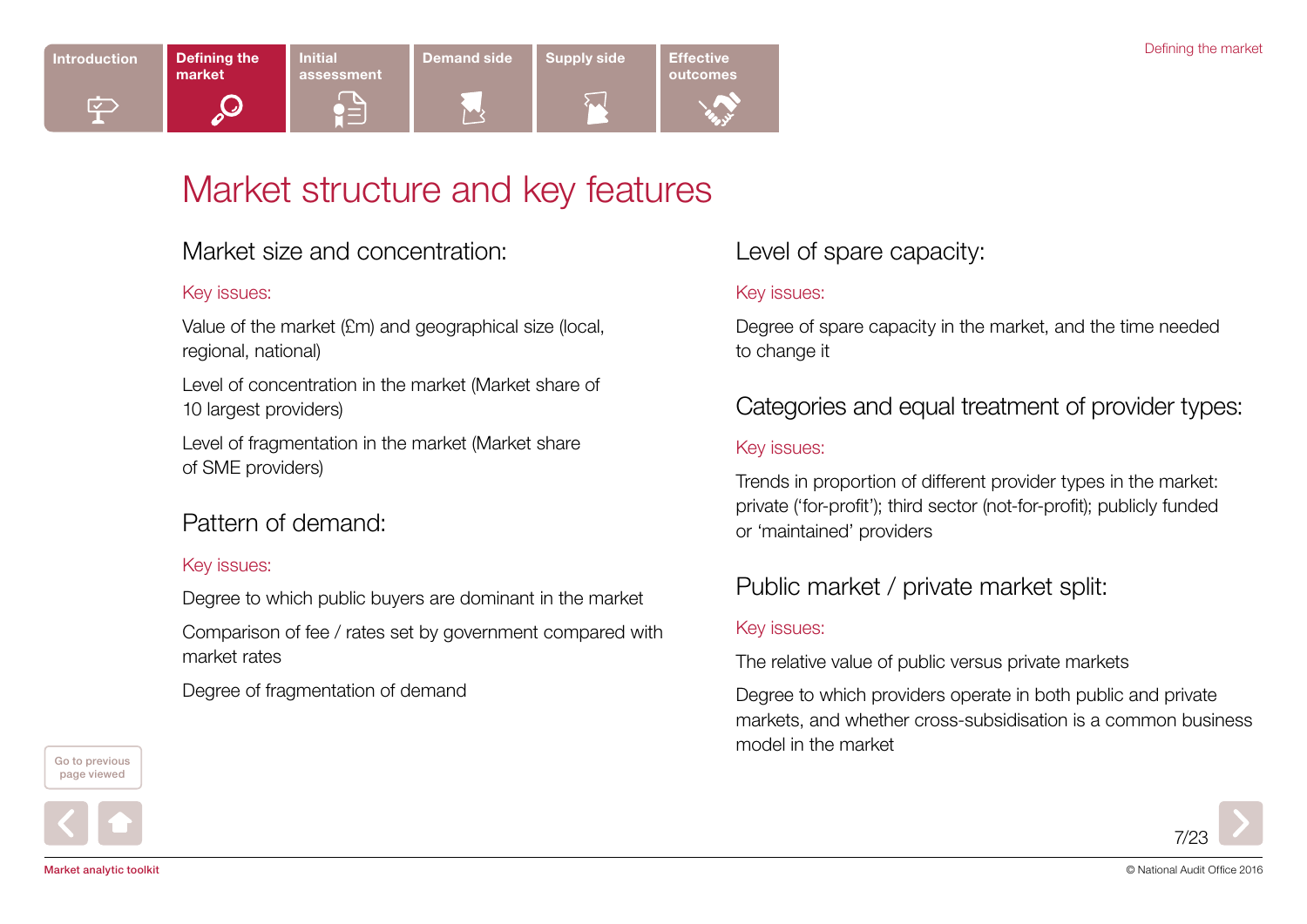# <span id="page-7-0"></span>Potential characteristics of a service

### Service differentiation:

#### Characteristic description:

The service is personalised or differentiated which may make it difficult for users to compare it with other providers' services

### Emotional attachment:

#### Characteristic description:

Users have an emotional attachment to the service in question and/or to providers of the service

### Irreversibility of purchase:

#### Characteristic description:

Users are, or feel, "locked-in" once the service is bought, and switching provider is not considered a realistic or desirable option

# Complexity:

#### Go to previous page viewed

Characteristic description:

Complexity of choices available in the market is off-putting for consumers

# Non-repeat or infrequent purchasing:

#### Characteristic description:

Users are unlikely to purchase the service more than once in their lifetime or it is a very important purchase

# Experience service:

#### Characteristic description:

Users' knowledge of the service is only discernible during, or after, 'consumption'

## Credence service:

#### Characteristic description:

The quality of the service is observable only after some considerable time

# Co-production:

#### Characteristic description:

Users play an important role in co-producing the value that they derive from the service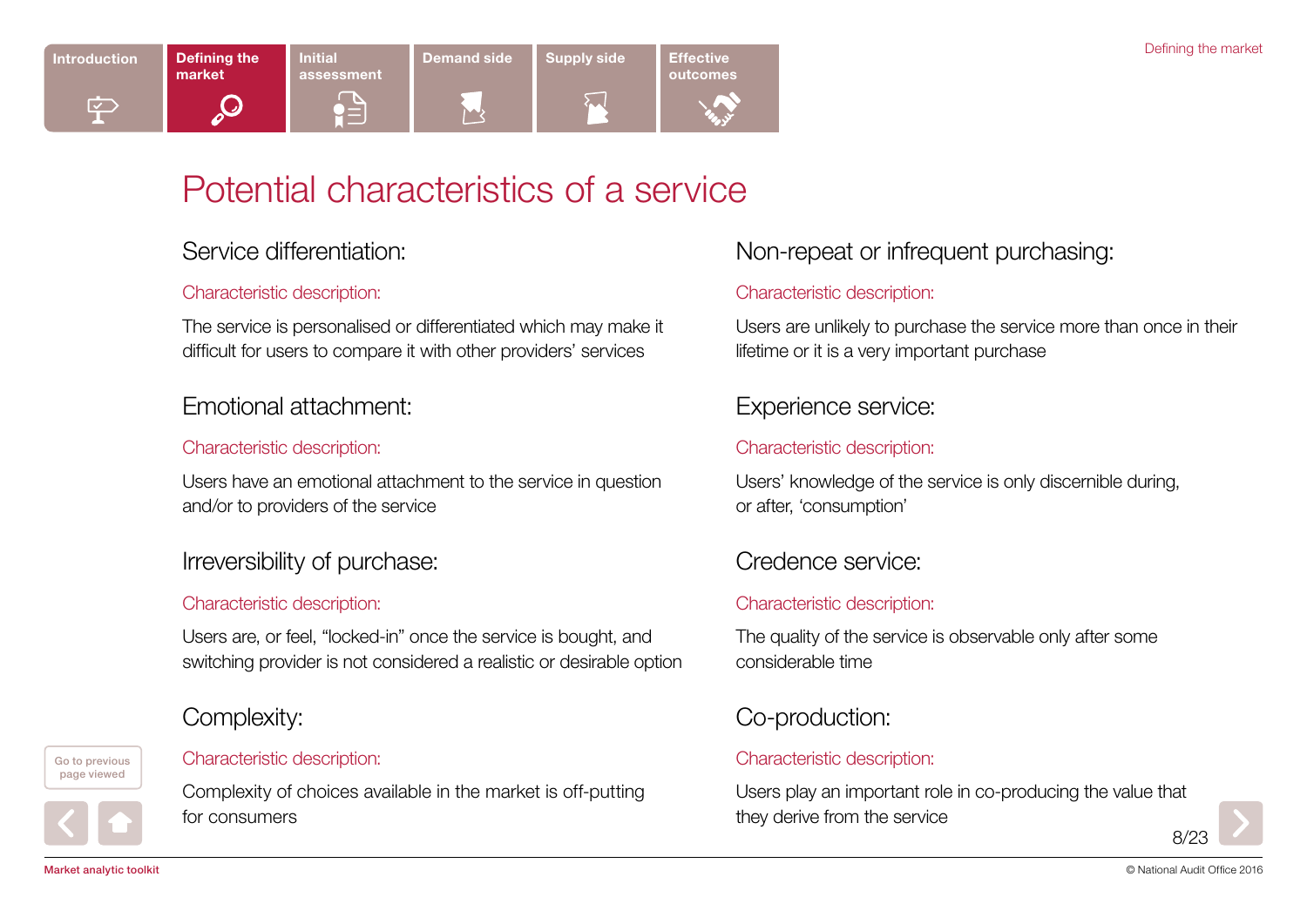# <span id="page-8-0"></span>Rules for fair competition and non-discrimination

## Competition and market rules:

#### Key issue:

Degree to which competition law and other rules governing the market apply to providers

### Market review tools:

#### Key issue:

Whether any market studies or reviews have been done by the competition authorities

### Judicial review:

#### Key issue:

Whether this area has been subject to any judicial reviews

# Achieving policy objectives:

#### Key issue:

Rules on providers to reduce risk of discrimination and unfair treatment of different user groups

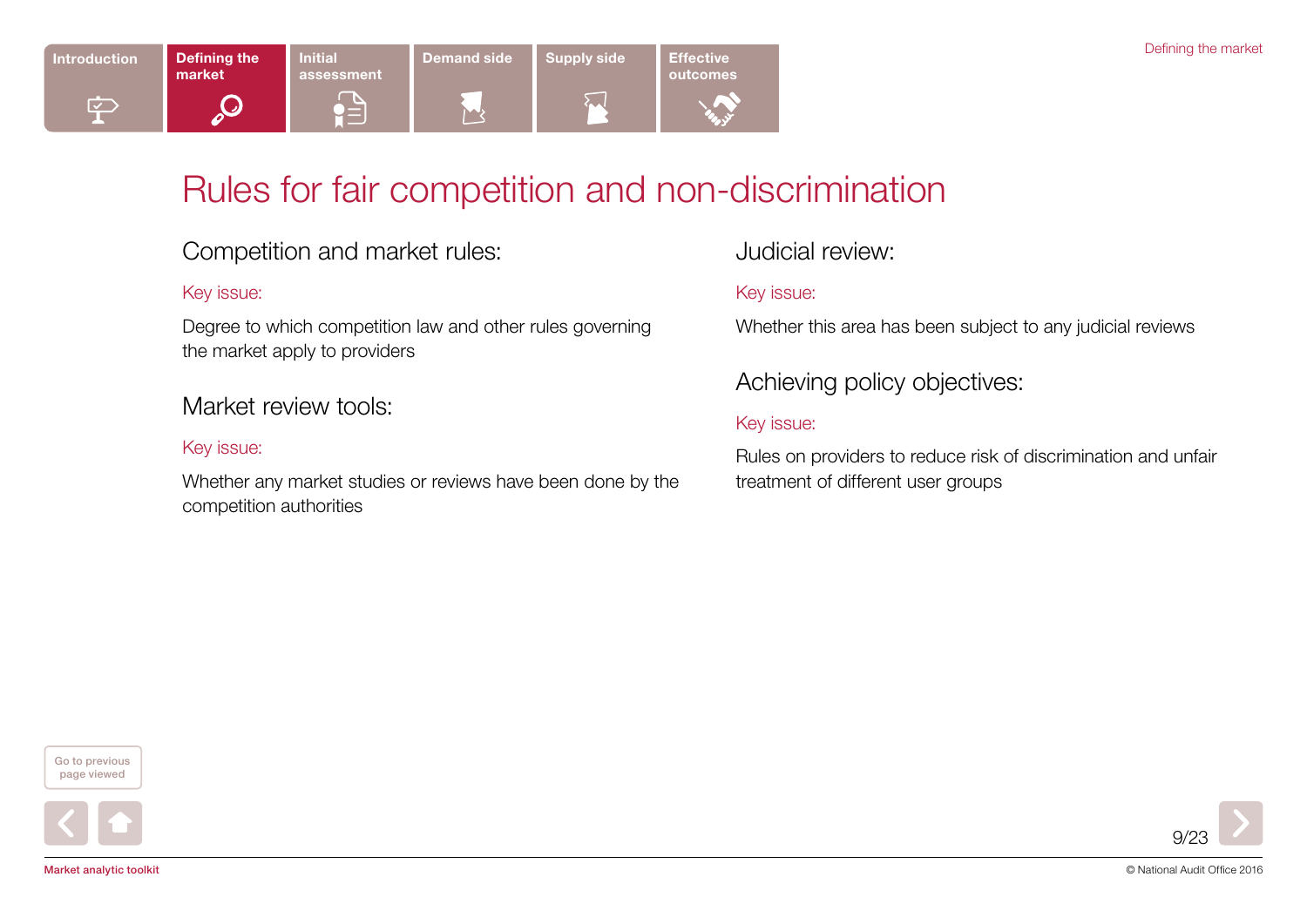<span id="page-9-0"></span>

An initial review of the demand side, the supply side and outcomes from the market should be carried out. This review can act as a catalyst for a more informed discussion about aspects of the market that are potentially not functioning effectively, and could represent risks to value for money.

# Initial review of the market

### [Initial review of demand](#page-10-0)  [side of the market](#page-10-0)

Awareness of choice

Time-limited

Mental state

Mental capacity

Behavioural factors

Principal-agent issues

Information availability

Barriers to switching

**Cultural** 

**Geographical** Ineffective redress mechanisms

# [Initial review of supply](#page-11-0)  [side of the market](#page-11-0)

Level playing field Deciding prices/quality etc. Supply-side flexibility

Provider behaviour

Financial oversight and service continuity

### [Initial review of outcomes](#page-12-0)  [from the market](#page-12-0)

Comparison with baseline prices, quality and anticipated outcomes

Additional direct and indirect costs of oversight

Assessing outcomes for different user groups

> Lessons learnt, policy feedback loop

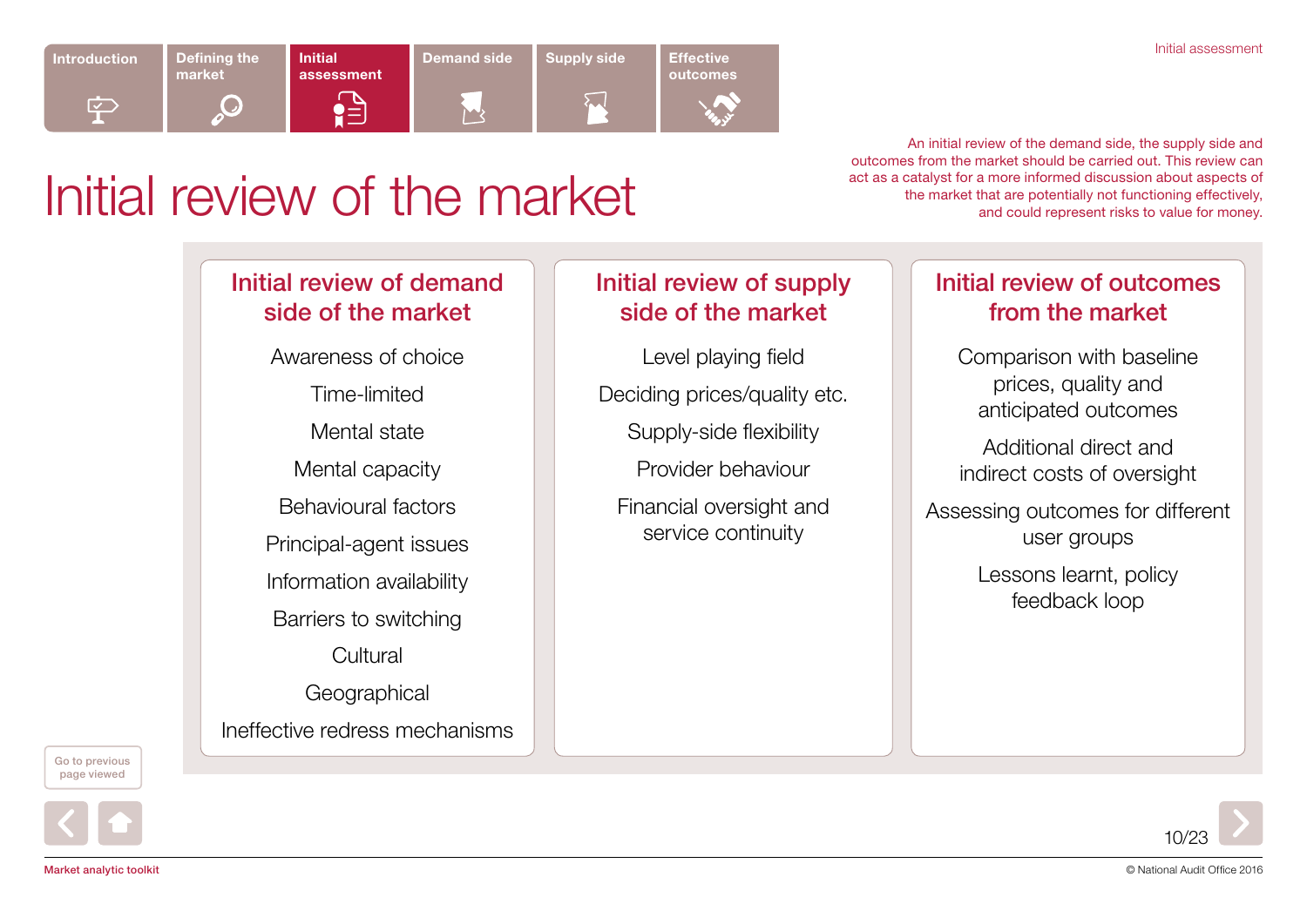# <span id="page-10-0"></span>Initial review of demand side of the market

| <b>Evaluative criteria</b>           | Identifying potential market problems                                                                                                                                                                                                                                                                                                                                                                                                                    | <b>Initial RAG</b><br>assessment |
|--------------------------------------|----------------------------------------------------------------------------------------------------------------------------------------------------------------------------------------------------------------------------------------------------------------------------------------------------------------------------------------------------------------------------------------------------------------------------------------------------------|----------------------------------|
| Awareness<br>of choice               | 1 Are users aware they have a choice?<br>2 Do awareness levels differ across user groups?                                                                                                                                                                                                                                                                                                                                                                |                                  |
| Time-limited                         | 1 Do users have sufficient time to make an informed decision where this will have a significant impact on their future well-being?                                                                                                                                                                                                                                                                                                                       |                                  |
| <b>Mental state</b>                  | 1 Are users likely to be in a state of mental anguish at the time of making their decision, which may impact on their ability to make an informed choice?                                                                                                                                                                                                                                                                                                |                                  |
| Mental capacity                      | 1 Do users have mental capacity difficulties that impact on their ability to make an informed choice?                                                                                                                                                                                                                                                                                                                                                    |                                  |
| Behavioural<br>factors               | 1 To what extent does user choice drive good outcomes in the market?<br>2 To what degree are users put off actively switching by the perceived 'costs' (financial and non-financial) of moving to another provider?<br>3 The extent to which tension exists between the way consumers actually make choices and how the state would 'like' them to?<br>4 Are behavioural biases likely to play a role in influencing user decision-making in the market? |                                  |
| Principal-agent<br>issues            | 1 Are choices heavily intermediated and, if so, do incentives for intermediaries align with those for service users?<br>2 To what extent is the professionals' advice or guidance for users likely to be influenced by incentives in the 'system', a prevailing culture or potential<br>conflicts of interest?                                                                                                                                           |                                  |
| Information<br>availability          | 1 Is information available on the range of providers in the market, services provided, associated quality ratings and price (if relevant) to allow users<br>to make effective choices?<br>2 If user information is available, is it simple for all users to understand, interpret and to make meaningful comparisons between providers, including<br>for vulnerable user groups?<br>3 Are users who need support able to make effective choices?         |                                  |
| <b>Barriers to</b><br>switching      | 1 Are there 'transaction' costs involved in making choices?<br>2 Are there 'transaction' costs involved in switching providers?                                                                                                                                                                                                                                                                                                                          |                                  |
| Cultural                             | 1 Is the prevailing culture one where service professionals encourage user choice, or one that seeks to restrict and create barriers to choice?<br>2 Are there different attitudes to choice between different groups?                                                                                                                                                                                                                                   |                                  |
| Geographical                         | 1 Are there structural problems in certain areas that mean there is limited competitive pressure on incumbent producers in those 'catchment areas'?                                                                                                                                                                                                                                                                                                      |                                  |
| Ineffective<br>redress<br>mechanisms | 1 Is it made easy for service users to complain if they are dissatisfied?<br>2 Are complaints-handling systems effective at dealing with and resolving user complaints?<br>3 To what extent does the threat of losing business motivate providers to respond and deal effectively with users' complaints?                                                                                                                                                |                                  |

Go to previous page viewed

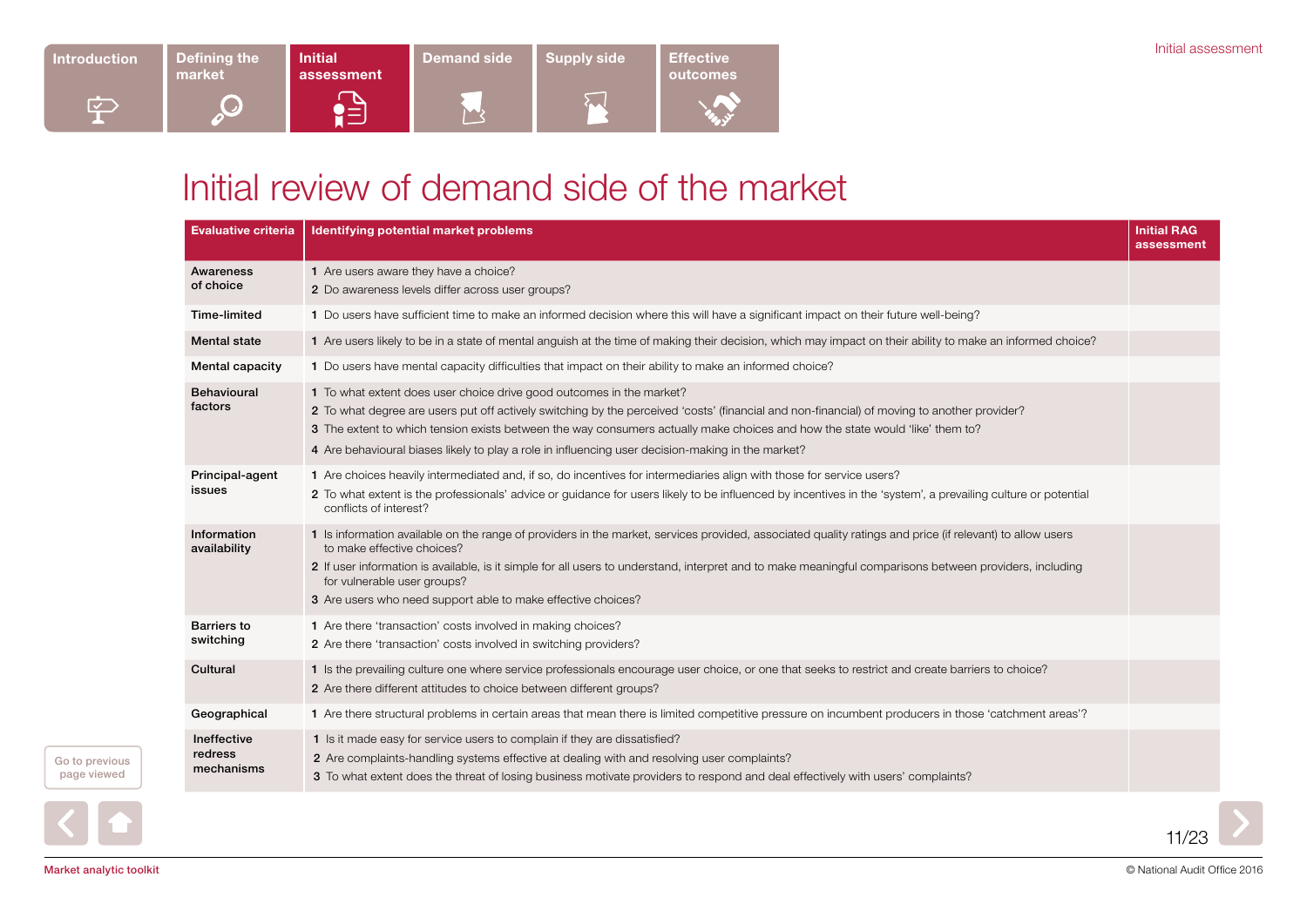# <span id="page-11-0"></span>Initial review of supply side of the market

| <b>Evaluative criteria</b>                       | Identifying potential market problems                                                                                                                                                                                                                                                               | <b>Initial RAG</b><br>assessment |
|--------------------------------------------------|-----------------------------------------------------------------------------------------------------------------------------------------------------------------------------------------------------------------------------------------------------------------------------------------------------|----------------------------------|
| Level playing field                              | 1 Does a level playing field exist between different types of providers in the market?                                                                                                                                                                                                              |                                  |
| Deciding prices,<br>quality (etc.)               | 1 Are there any indications of potential quality, sustainability or market development issues in the market?<br>2 Are external factors such as changes in government policy, funding levels or credit availaibility likely to have a significantly adverse influence<br>on providers in the market? |                                  |
| Supply-side<br>flexibility                       | 1 Are there barriers that discourage new entry into the market?<br>2 Are there barriers to the expansion of successful providers to create spare capacity? Do these act as significant constraints on choice?<br>3 Are there barriers to the exit of poorly-performing providers?                   |                                  |
| Provider<br>behaviour (etc.)                     | 1 Do the market rules create perverse incentives for providers that undermine achievement of public policy objectives?                                                                                                                                                                              |                                  |
| Financial<br>oversight and<br>service continuity | 1 In the absence of a service continuity regime, would provider failure lead to potential harm for service users?                                                                                                                                                                                   |                                  |



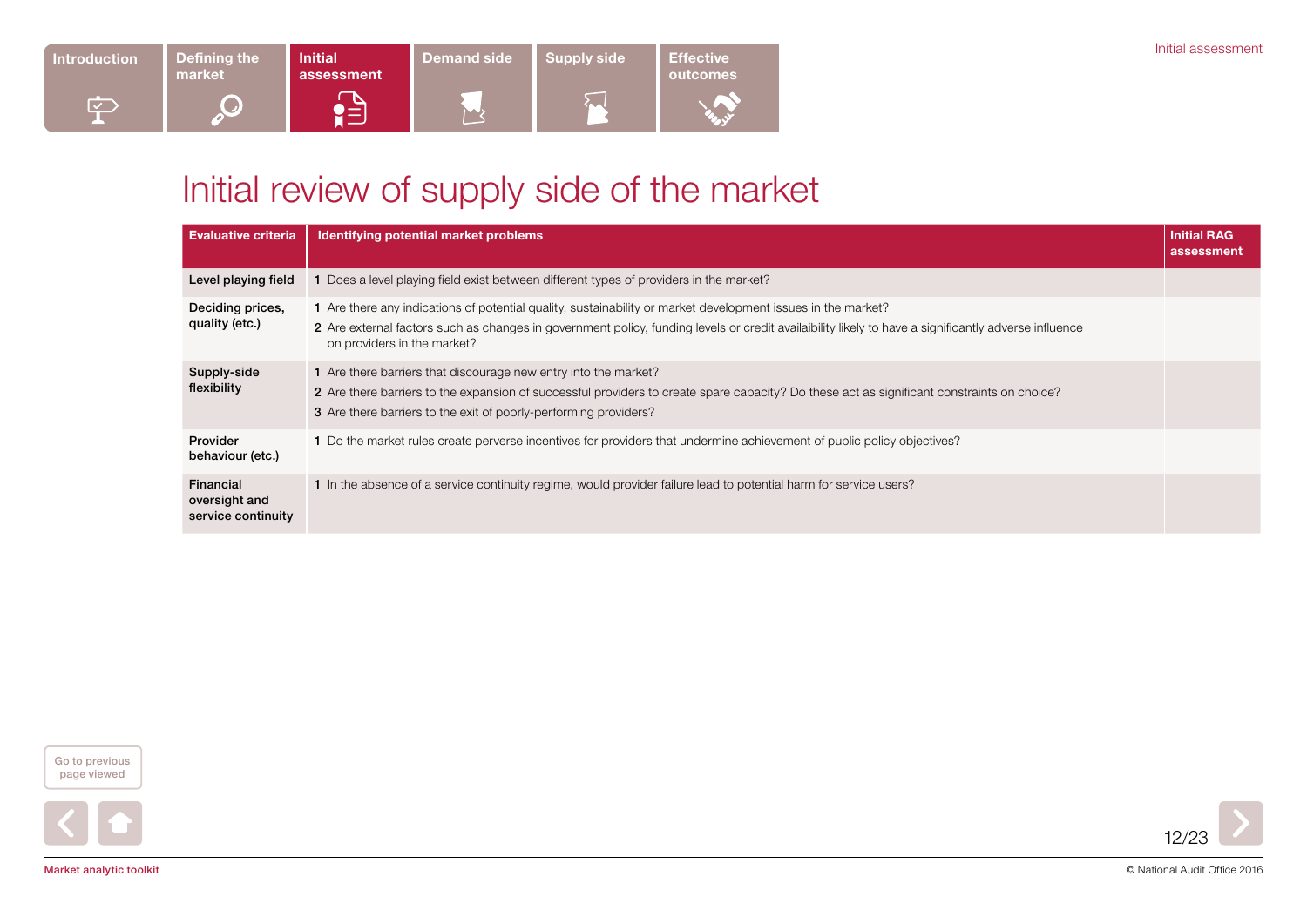# <span id="page-12-0"></span>Initial review of outcomes from the market

| <b>Evaluative criteria</b>                                            | Identifying potential market problems                                                                                                                                                                          | <b>Initial RAG</b><br>assessment |
|-----------------------------------------------------------------------|----------------------------------------------------------------------------------------------------------------------------------------------------------------------------------------------------------------|----------------------------------|
| Comparison with baseline prices,<br>quality, and anticipated outcomes | 1 Have market outcomes delivered the benefits anticipated by introducing the market mechanism?                                                                                                                 |                                  |
| Additional direct and indirect costs<br>of oversight                  | 1 Does the operation of a market mechanism incur significantly higher costs than were anticipated?                                                                                                             |                                  |
| Assessing outcomes for different<br>user groups                       | 1 Do all users have equal access to services?<br>2 Is there evidence of poor outcomes experienced by some users or groups caused by weak oversight of providers in the market?                                 |                                  |
| Lessons learnt, policy feedback loop                                  | 1 Does experience show that the market structure and or market behaviours lead to (potential) conflicts of interest, over-<br>concentration or any other problems that inhibit fair and effective competition? |                                  |



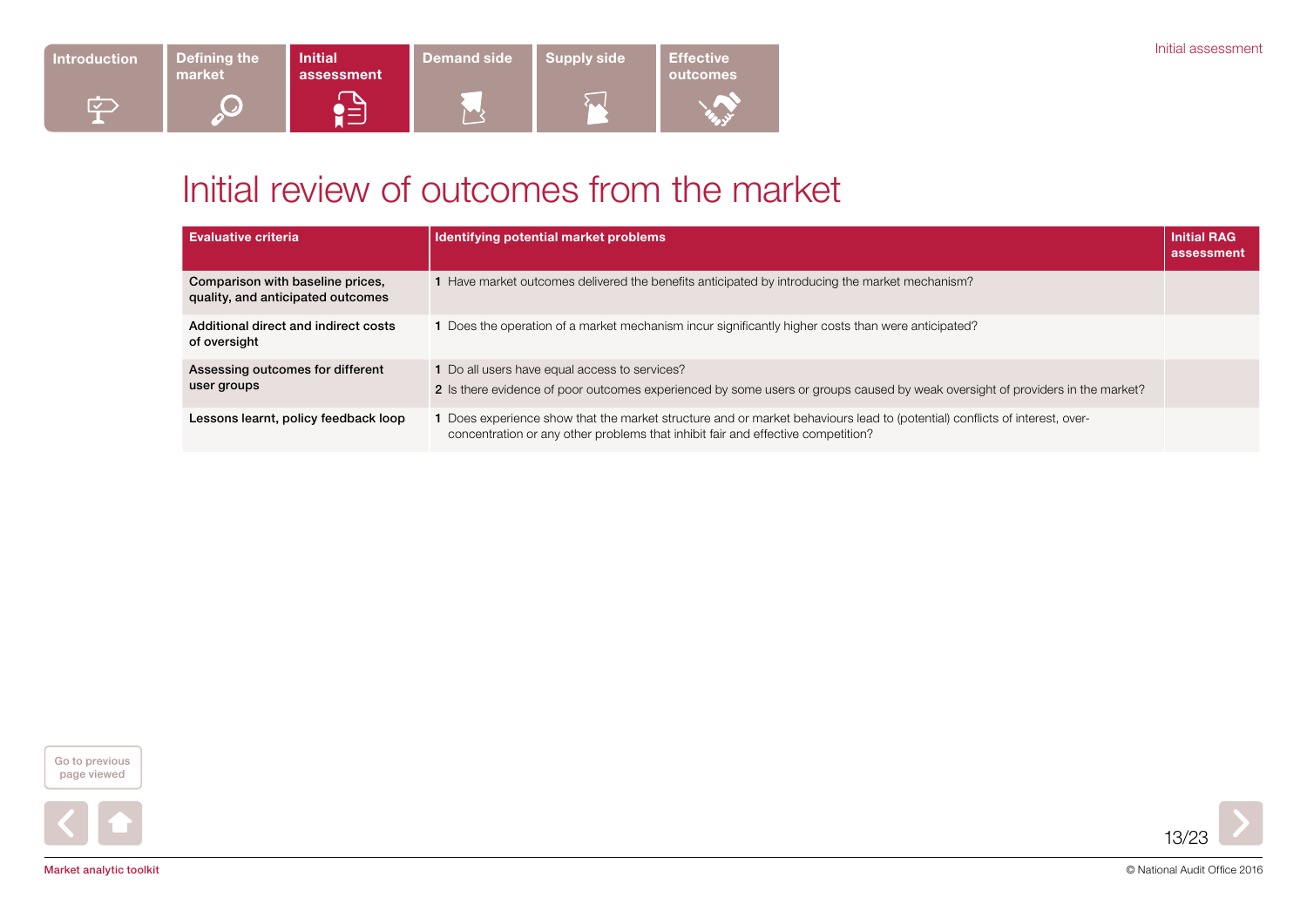<span id="page-13-0"></span>

Detailed assessment –

demand side of the market

This section sets out questions to ask when assessing the effectiveness of the demand side in the market, including whether users can access information, understand and assess its content and feel sufficiently empowered to act on the information and make choices that meet their needs. It quides consideration of the types of vulnerability that users may experience in public service markets, under three categories: personal situation, transactional and market structure.





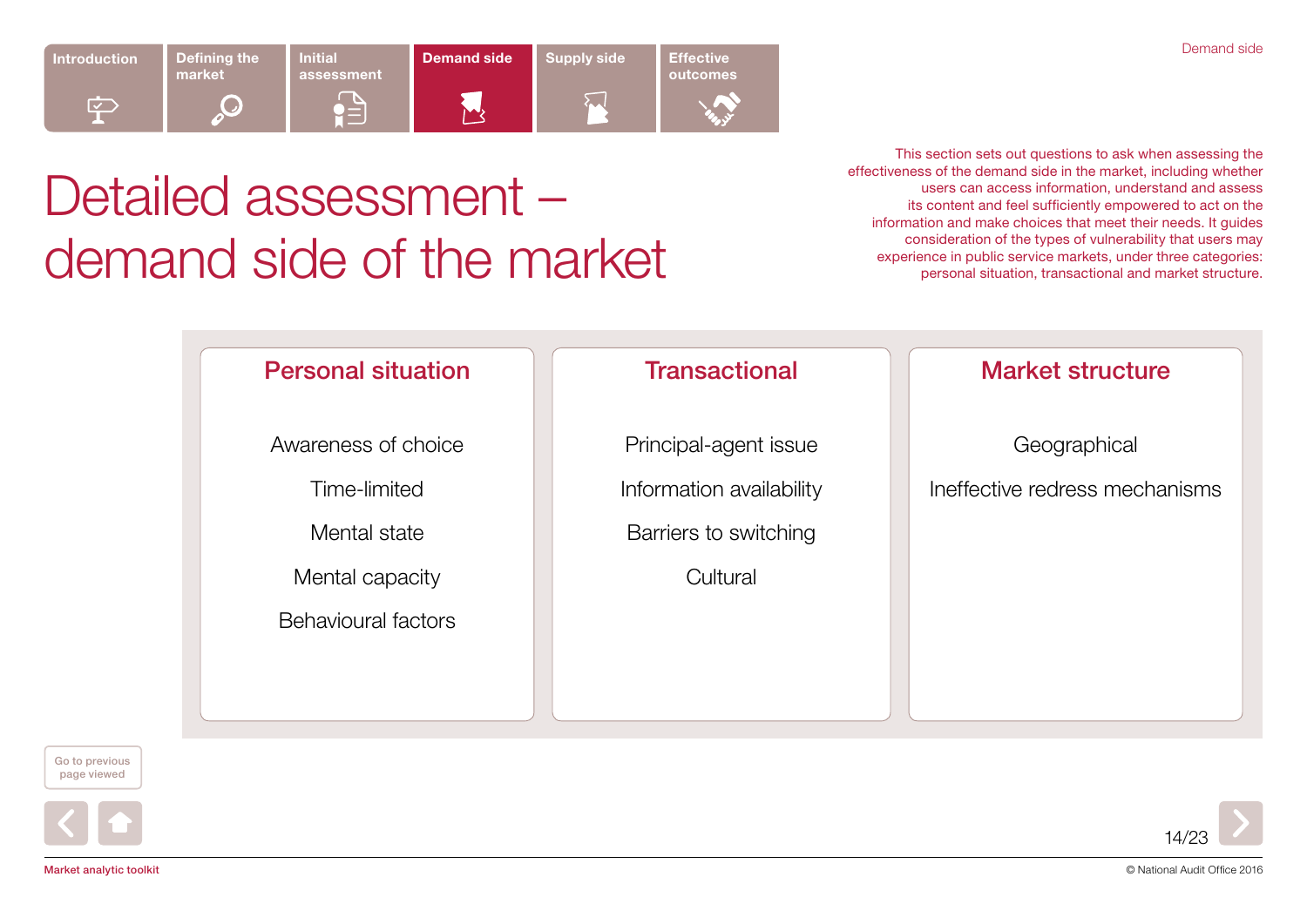# <span id="page-14-0"></span>Detailed assessment – demand side of the market 1/3

Personal situation

| <b>Evaluative</b><br>criteria | <b>Description and potential risk to VFM</b>                                                                                                                                                                                                                                                                                                                                                                                                                                                | <b>Key questions</b>                                                                                                                                                                                                                                                                                                                                                                                                                                                                                                                                                                                                                                                                                                                                                                                                                                  |
|-------------------------------|---------------------------------------------------------------------------------------------------------------------------------------------------------------------------------------------------------------------------------------------------------------------------------------------------------------------------------------------------------------------------------------------------------------------------------------------------------------------------------------------|-------------------------------------------------------------------------------------------------------------------------------------------------------------------------------------------------------------------------------------------------------------------------------------------------------------------------------------------------------------------------------------------------------------------------------------------------------------------------------------------------------------------------------------------------------------------------------------------------------------------------------------------------------------------------------------------------------------------------------------------------------------------------------------------------------------------------------------------------------|
| Awareness<br>of choice        | Levels of awareness can vary within the user population<br>from one user group to another, particularly where<br>choice has not been available for users in the past.<br>(Government considers that it can improve service<br>outcomes by giving service users choice and control<br>over the services they use where possible.)                                                                                                                                                            | i) – Identifying potential market problem: Are users aware they have a choice?<br>ii) - Follow-up enquiry: If awareness is low, has effective action been taken to raise awareness?<br>iii) - Identifying potential market problem: Do awareness levels differ across user groups?<br>iv) – Follow-up enquiry: If awareness levels differ across user groups, has effective action been taken to raise<br>awareness in groups where this is low and improve take-up?                                                                                                                                                                                                                                                                                                                                                                                  |
| Time-limited                  | User may not have sufficient time to access<br>information, and to assess it before making<br>a decision, which leads to poor user outcomes.                                                                                                                                                                                                                                                                                                                                                | i) – Identifying potential market problem: Do users have insufficient time to make decisions that will have a significant<br>impact on their future well-being?<br>$ii$ ) – Follow-up enquiry: If time pressures are evident, has effective action been taken to enable users to access key<br>information, advice and support to help inform their choice?                                                                                                                                                                                                                                                                                                                                                                                                                                                                                           |
| <b>Mental state</b>           | User's weak emotional state at time of making<br>a decision leads to poor user outcomes.                                                                                                                                                                                                                                                                                                                                                                                                    | i) – Identifying potential market problem: Are users likely to be in a state of mental anguish at the time of making their<br>decision, which may impact on their ability to make an informed choice?<br>ii) – Follow-up enquiry: If mental distress is likely to affect users at the time of making their decision, what support has<br>been made available to users to help support informed choices?                                                                                                                                                                                                                                                                                                                                                                                                                                               |
| Mental capacity               | User's mental capacity is reduced, and without<br>support to make a decision, there is a risk of poor<br>user outcomes.                                                                                                                                                                                                                                                                                                                                                                     | i) – Identifying potential market problem: Do users have mental capacity difficulties that impact on their ability to make<br>an informed choice?<br>ii) - Follow-up enquiry: For users with mental capacity difficulties, has effective support been made available to users<br>(and their families) to help support informed choices?                                                                                                                                                                                                                                                                                                                                                                                                                                                                                                               |
| Behavioural<br>factors        | Influence of behavioural factors that work contrary<br>to rational choice theory, and play to user biases.<br>Consumer behaviour can have a major influence<br>on outcomes in public service markets. The criteria<br>users apply when they make choices, the actual<br>(and or) perceived costs of making them, and well-<br>established behavioural biases (such as available<br>heuristics, anchoring, framing, herding, loss aversion)<br>may lead to poor user outcomes in the market. | i) – Identifying potential market problems: To what extent does user choice drive good outcomes in the market?<br>ii) – Identifying potential market problems: To what degree are users put off actively switching by the perceived 'costs'<br>(financial and non-financial) of moving to another provider?<br>iii) – Identifying potential market problems: Is there tension between the way consumers actually make choices and<br>how the state would 'like' them to?<br>iv) – Are behavioural biases likely to play a role in influencing user decision-making in the market?<br>$v$ ) – Follow-up enquiry: If behavioural biases are likely to affect users when at the time they make their decision, is effective<br>action being taken to help raise users' awareness and actively influence their decisions to help achieve better outcomes? |





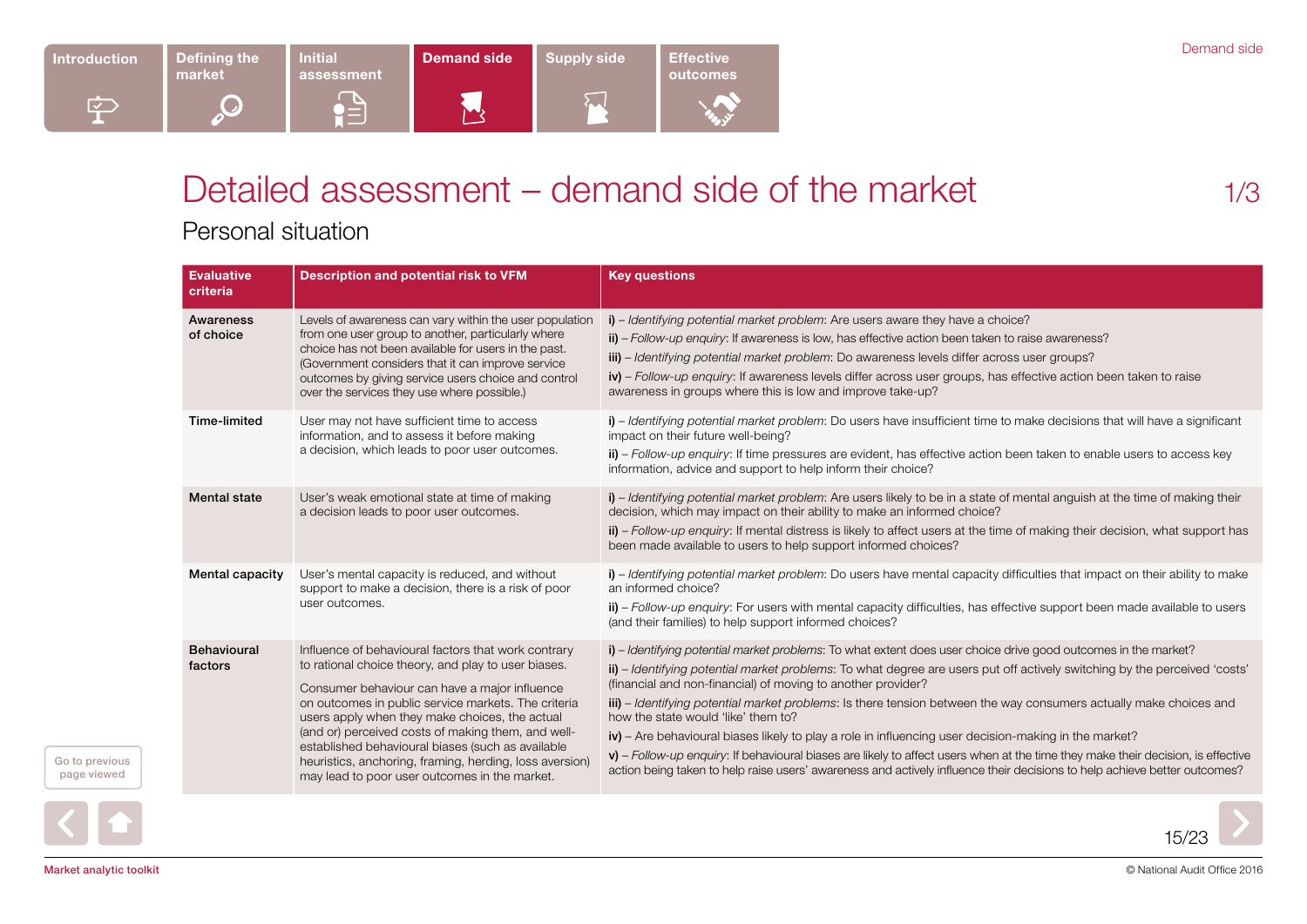# <span id="page-15-0"></span>Detailed assessment – demand side of the market 2/3

**Transactional** 

| <b>Evaluative</b><br>criteria                                                      | <b>Description and potential risk to VFM</b>                                                                                                                                                                                                                                                                                                                                                                                                                                                                                                                                                                                  | <b>Key questions</b>                                                                                                                                                                                                                                                                                                                                                                                                                                                                                                                                                                                                                                                                                                                                                                                                                                                                                                                                                                                                                                                                                                                                                                                                                                                                                                             |
|------------------------------------------------------------------------------------|-------------------------------------------------------------------------------------------------------------------------------------------------------------------------------------------------------------------------------------------------------------------------------------------------------------------------------------------------------------------------------------------------------------------------------------------------------------------------------------------------------------------------------------------------------------------------------------------------------------------------------|----------------------------------------------------------------------------------------------------------------------------------------------------------------------------------------------------------------------------------------------------------------------------------------------------------------------------------------------------------------------------------------------------------------------------------------------------------------------------------------------------------------------------------------------------------------------------------------------------------------------------------------------------------------------------------------------------------------------------------------------------------------------------------------------------------------------------------------------------------------------------------------------------------------------------------------------------------------------------------------------------------------------------------------------------------------------------------------------------------------------------------------------------------------------------------------------------------------------------------------------------------------------------------------------------------------------------------|
| Principal-<br>agent issue                                                          | The alignment of incentives is important<br>as a professional intermediary may be<br>influenced in their referral or allocation<br>decisions by other 'system' factors that<br>are not entirely user-centric.                                                                                                                                                                                                                                                                                                                                                                                                                 | i) – Identifying potential market problems: To what extent does the user need to rely on the advice or judgement of a service professional?<br>ii) – Identifying potential market problems: To what extent is the professionals' advice or guidance for users likely to be influenced by<br>incentives in the 'system', a prevailing culture or potential conflicts of interest?<br>iii) - Follow-up enquiry: If potential tensions exist between the interests of the intermediaries (the agent) and service users (the principal),<br>has effective action been taken to mitigate these?                                                                                                                                                                                                                                                                                                                                                                                                                                                                                                                                                                                                                                                                                                                                       |
| Information<br>availability,<br>accessibility<br>and support<br>to make<br>choices | There are often challenges around providing<br>the right volume/ level of information to<br>inform decision-making by users. However,<br>to stimulate competition and to realise<br>its benefits in markets, users need to be<br>empowered to make informed choices.<br>Ensuring users have access to good quality<br>information is important, but they may also<br>need help and support to make effective<br>choices, especially if they are vulnerable,<br>as services can be complex, and may<br>have 'experience' and or 'credence'<br>characteristics which make it more<br>challenging to make well-informed choices. | Availability of information<br>i) – Identifying potential market problem: Is information available on the range of providers in the market, services provided, associated<br>quality ratings, and price (if relevant) to allow users to make effective choices?<br>ii) - Follow-up enquiry: Has effective action been taken to ensure sufficient and reliable information is available in the public domain<br>to inform user choice?<br>Accessibility and interpretation of information<br>iii) - Identifying potential market problem: If user information is available, is it simple for all users to understand, interpret and to make<br>meaningful comparisons between providers, including for all vulnerable user groups?<br>iv) – Follow-up enguiry: If accessing or interpreting information is a problem for certain user groups, has effective action been taken<br>to make information available and accessible to these users?<br>Support to make choices<br>$v$ ) – Identifying potential market problem: Are users who need support able to make effective choices?<br>vi) - Follow-up enquiry: For users or groups that have less motivation or capabilities to make effective choices, is effective action being<br>taken to protect them from potential disadvantage in terms of service quality (and price)? |
| <b>Barriers</b><br>to switching                                                    | 'Transaction costs' (time, cost, disruption<br>etc.) deter switching by users which leads<br>to customer inertia.                                                                                                                                                                                                                                                                                                                                                                                                                                                                                                             | i) - Identifying potential market problem: Are there 'transaction' costs involved in making choices?<br>ii) – Identifying potential market problem: Are there 'transaction' costs involved in switching providers?<br>iii) - Follow-up enquiry: If transaction costs exist, has effective action been taken to help users overcome actual or perceived barriers<br>to choice or switching provider?                                                                                                                                                                                                                                                                                                                                                                                                                                                                                                                                                                                                                                                                                                                                                                                                                                                                                                                              |
| Cultural                                                                           | Users have right to choose but prevailing<br>culture discourages user involvement in<br>decision-making or switching provider.                                                                                                                                                                                                                                                                                                                                                                                                                                                                                                | i) – Identifying potential market problem: Is the prevailing culture one where service professionals encourage user choice,<br>or one that seeks to restrict and create barriers to choice?<br>ii) – Identifying potential market problem: Are there different attitudes to choice between different user groups?<br>iii) – Follow-up enquiry: Has effective action been taken to create a positive attitude to choice?                                                                                                                                                                                                                                                                                                                                                                                                                                                                                                                                                                                                                                                                                                                                                                                                                                                                                                          |



Go to previous page viewed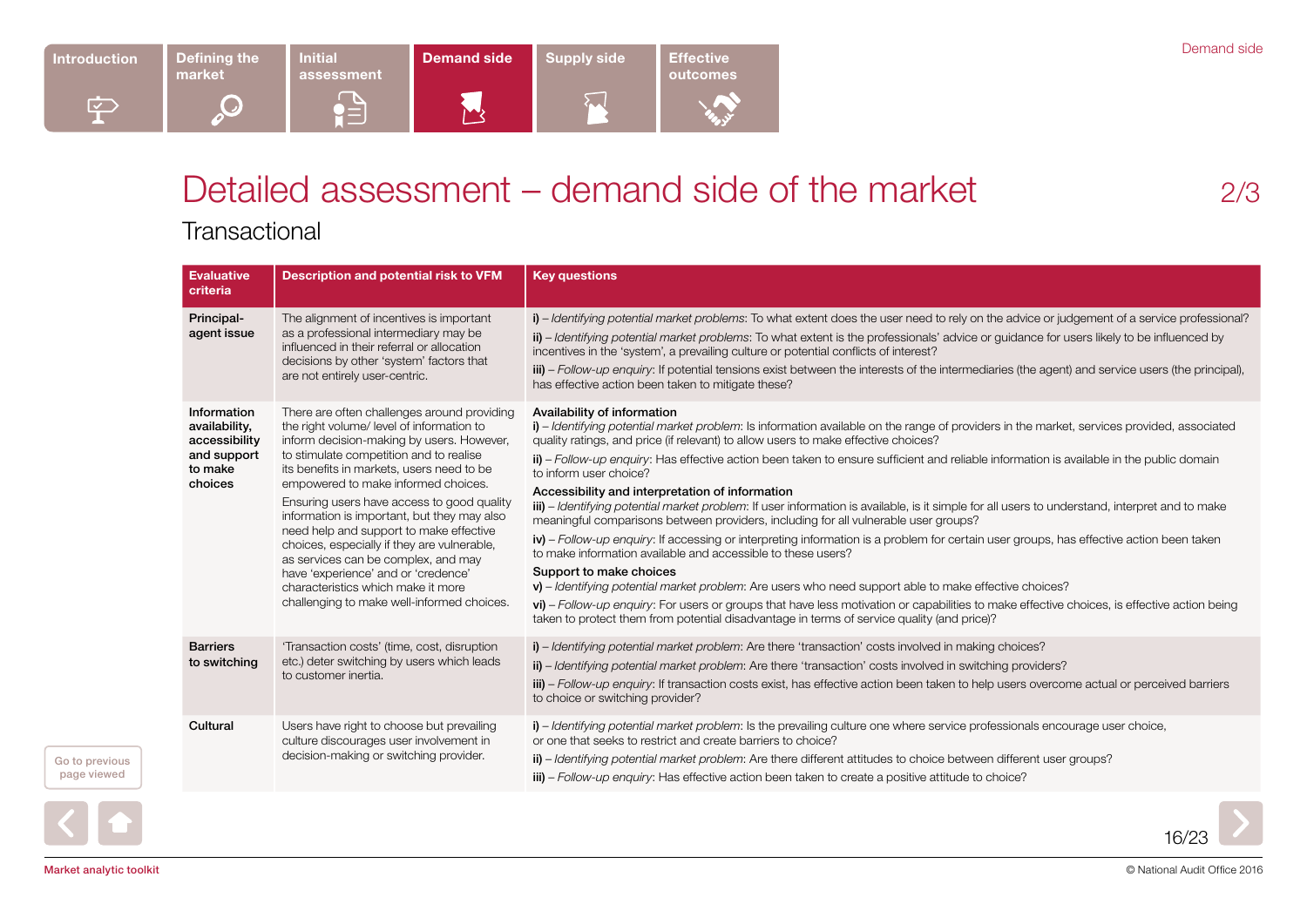# <span id="page-16-0"></span>Detailed assessment – demand side of the market 3/3

Market structure

| Evaluative<br>criteria               | <b>Description and potential risk to VFM</b>                                                                                                                                              | <b>Key questions</b>                                                                                                                                                                                                                                                                                                                                                                                                                                                                                                                                                                                                                                                                                                                                                                        |
|--------------------------------------|-------------------------------------------------------------------------------------------------------------------------------------------------------------------------------------------|---------------------------------------------------------------------------------------------------------------------------------------------------------------------------------------------------------------------------------------------------------------------------------------------------------------------------------------------------------------------------------------------------------------------------------------------------------------------------------------------------------------------------------------------------------------------------------------------------------------------------------------------------------------------------------------------------------------------------------------------------------------------------------------------|
| Geographical                         | Geographical coverage of providers is<br>patchy. Some areas have little or no choice<br>of provider (or the user's ability or willingness<br>to travel is limited).                       | i) – Identifying potential market problem: Are there structural problems in certain areas that mean there is limited competitive pressure<br>on incumbent providers in their areas?<br>ii) – Follow-up enguiry: Has effective action been taken to help tackle structural barriers to competition in areas where the local provider<br>holds a virtual monopoly of provision in the area?                                                                                                                                                                                                                                                                                                                                                                                                   |
| Ineffective<br>redress<br>mechanisms | Users are put off complaining, which allows<br>poor performance to continue.<br>Complaints and redress systems are<br>confusing, and there is low awareness<br>of how to make a complaint | i) – Identifying potential market problem: Is it made easy for service users to complain if they are dissatisfied? Are complaints-handling<br>systems effective at dealing with and resolving user complaints?<br>ii) – Identifying potential market problem: To what extent does the threat of losing business motivate providers to respond to and<br>deal effectively with users' complaints?<br>iii) – Follow-up enguiry: Are effective arrangements in place to help resolve service users' complaints if providers do not deal<br>satisfactorily with them?<br>iv) – Follow-up enquiry: If there is evidence that users are dissatisfied, has effective action been taken to minimise any barriers<br>that create inconvenience for users who wish to switch to a different provider? |



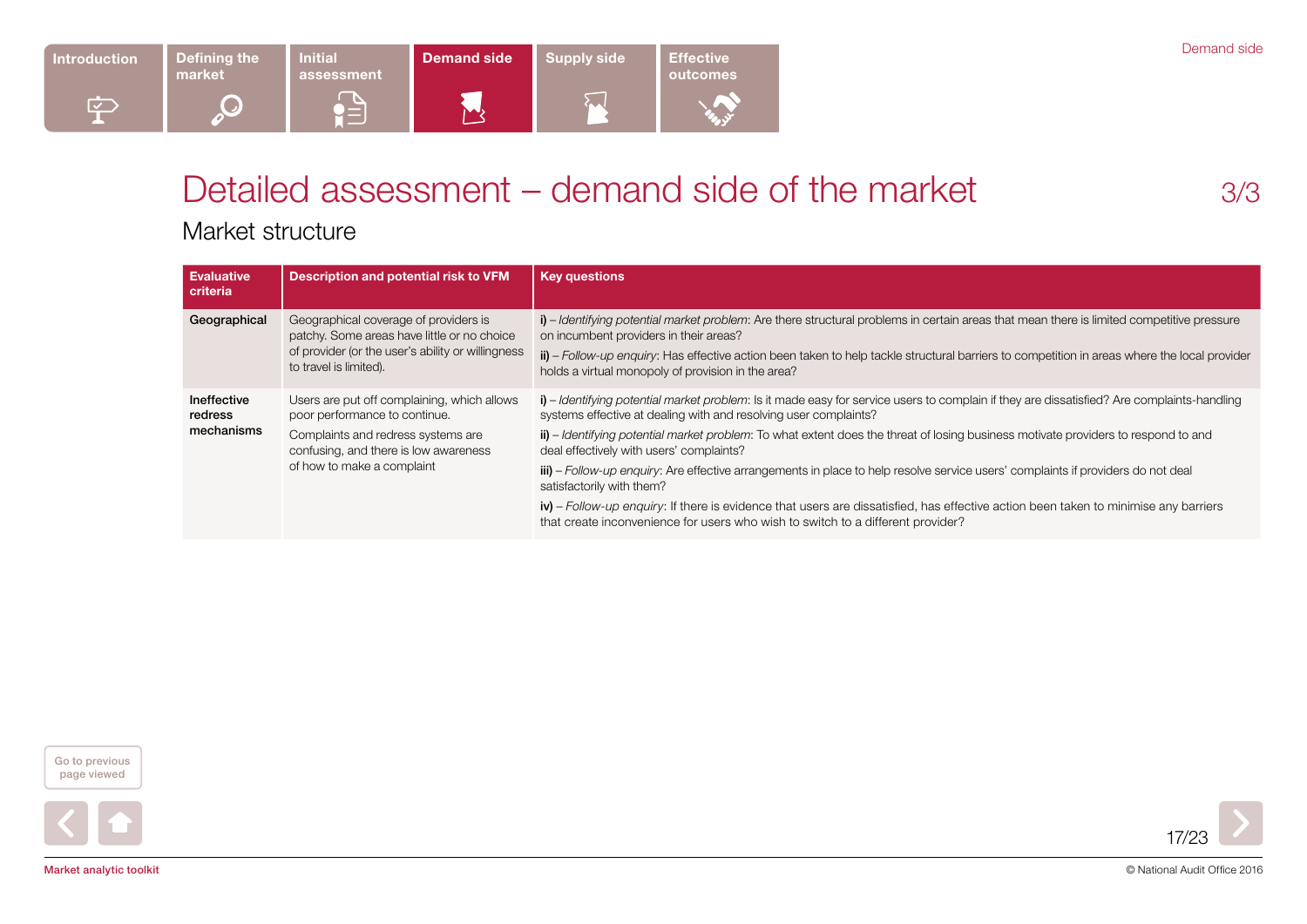<span id="page-17-0"></span>

This section sets out questions to ask when assessing the effectiveness of the supply side in the market, including the level of provider entry and exit, and whether prices in the market are sufficient to attract new entrants and to sustain a healthy market. This section also covers questions about the oversight of provider behaviour in the market including ensuring whether: intended policy outcomes are met; there is financial oversight of large-scale providers, and there is service continuity when providers exit the market.

# Detailed assessment – supply side of the market

[Level playing field](#page-18-0)

[Deciding prices, quality and prospective demand](#page-18-0)

[Supply-side flexibility](#page-18-0)

[Provider behaviour in relation to market rules](#page-19-0)

[Financial oversight and service continuity](#page-19-0)



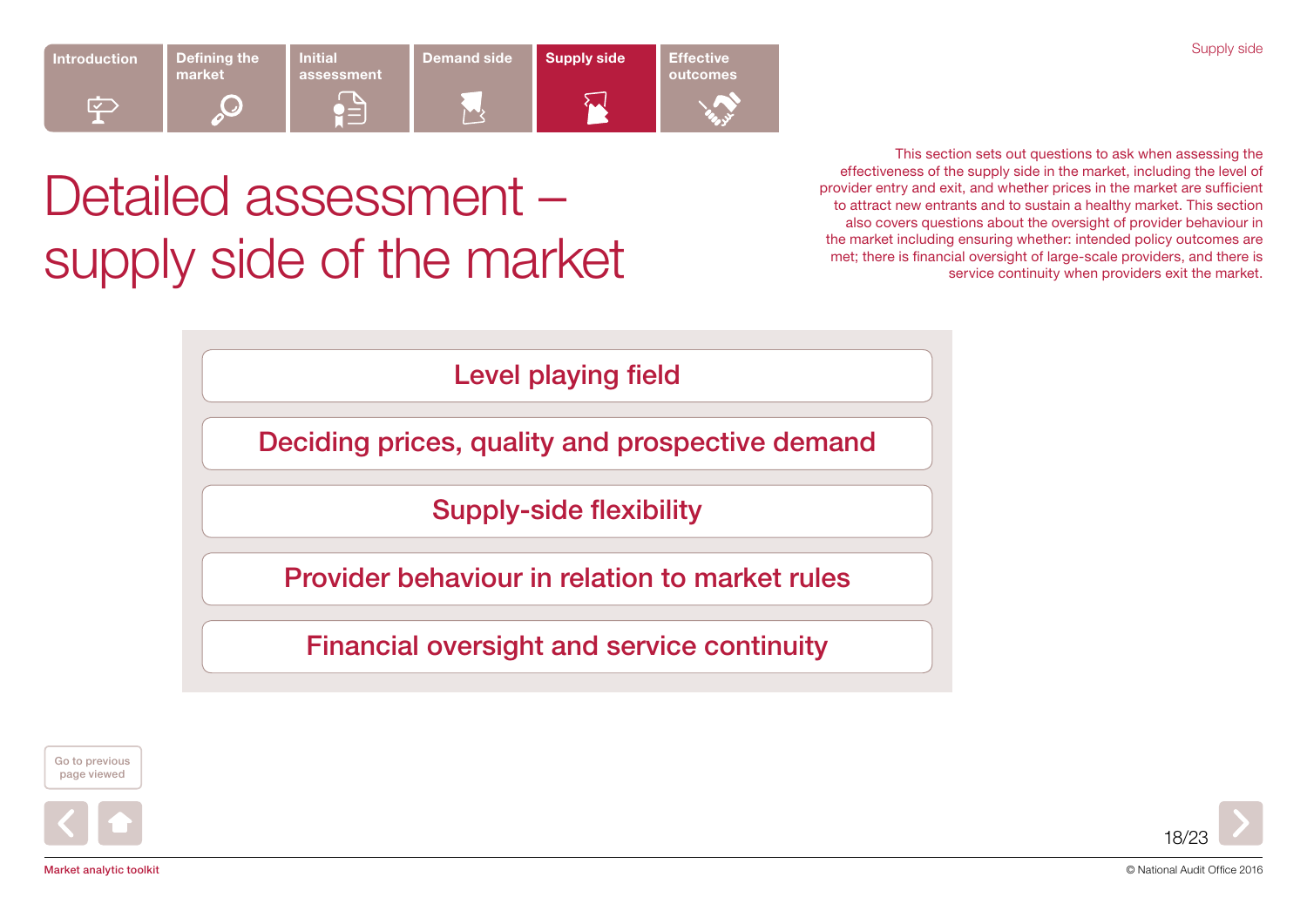# <span id="page-18-0"></span>Detailed assessment  $-$  supply side of the market  $1/2$

**Evaluative** criteria Description and potential risk to VFM **Key questions Key questions** Level Playing Field Markets work best where there is genuine competition between the providers in the market. There should be no undue advantages to any particular provider (or provider types) in the market. The position of incumbent providers can sometimes give unfair advantages over new entrants. Unfair competition can undermine the effectiveness of the market and inhibit new entry and expansion of strong performers. i) – *Identifying potential market problems*: Does a level playing field exist between different types of providers in the market? ii) – *Follow-up enquiry*: If not, has action been taken to create a level playing field for all types of provider? Deciding prices, quality and prospective demand Government can influence the price or fee levels it pays for public services in the market. If it sets fee levels too high (so the price is inefficient) providers' returns will be too generous and waste taxpayers' money. If, however, the fees are set too low it risks putting providers under pressure, which may cause service quality to slide, and lead to provider exit, which undermines the longer-term sustainability of provision in the market. i) – *Identifying potential market problem*: Are there any indications of potential quality, sustainability or market development issues in the market? ii) – *Identifying potential market problem*: Are external factors such as changes in government policy, funding levels, credit availability likely to have an adverse influence on providers in the market? iii) – *Follow-up enquiry*: Is there monitoring of the costs of service provision and an understanding of the price that sustains supply (and quality) at acceptable levels in the market? iv) – *Follow-up enquiry*: Is action taken to help inform providers of likely future trends, funding levels, and/or policy changes which could impact on demand in the market? Supply-side flexibility Competition between firms is a key driver of productivity and growth in the economy. Research shows that in private markets at least half of the increase in productivity over time comes from exit of less productive firms and the entry of new and more productive ones. The risk of failure can act as a powerful incentive on providers to perform well. It is important, therefore, for a healthy market that: entry barriers are low for new or prospective providers; and that weak providers face incentives to improve or to exit the market. Entry and expansion into market i) – *Identifying potential market problem*: Are there barriers that discourage new entry into the market? Barriers can take various forms such as incumbency knowledge, regulatory hurdles, geographical constraints etc. ii) – *Follow-up enquiry*: Has action been taken to identify and remove barriers that may discourage or disadvantage new providers from entering the market? And is action taken to try and encourage new entrants? iii) – *Identifying potential market problem*: Are there barriers to the expansion of successful providers to create spare capacity? Do these act as significant constraints on users' choices? iv) – *Follow-up enquiry*: If barriers exist, has action been taken to explore ways to remove them, and/or create stronger incentives to expand? Exit from market i) – *Identifying potential market problem*: Are there barriers to the exit of poorly-performing providers? (For example barriers may be created by the system of funding service providers, such as block payments that do not reflect quality of outputs / outcomes). ii) – *Follow-up enquiry*: If barriers exist, has action been taken to improve the alignment of performance and payment?



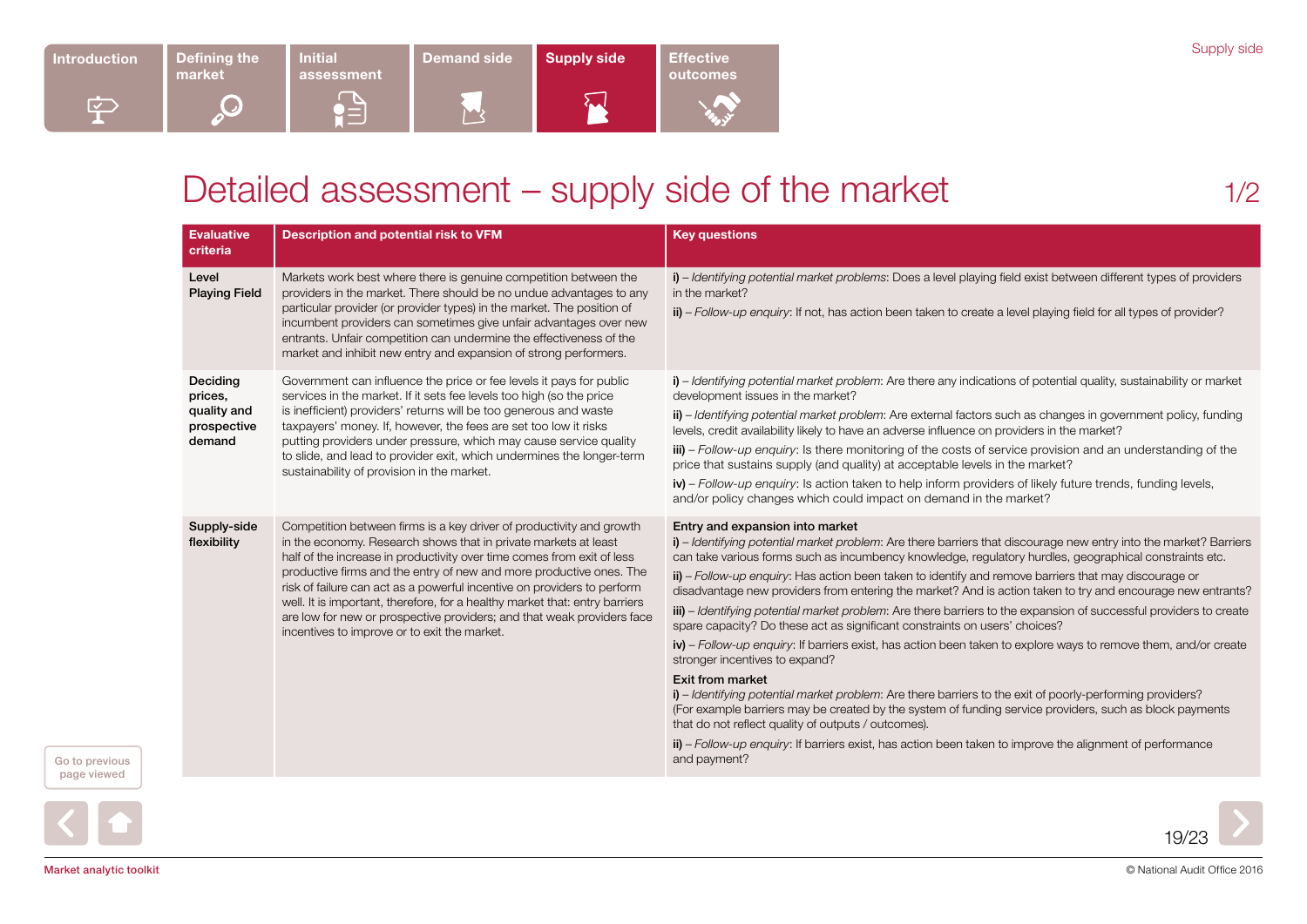# <span id="page-19-0"></span>Detailed assessment – supply side of the market 2/2

| <b>Evaluative</b><br>criteria                                  | Description and potential risk to VFM                                                                                                                                                                                                                                                                                                                                                                                                                                                                                   | <b>Key questions</b>                                                                                                                                                                                                                                                                                                                                                                                                                                                                                                                                                                                                                                                                                                                                                                                |
|----------------------------------------------------------------|-------------------------------------------------------------------------------------------------------------------------------------------------------------------------------------------------------------------------------------------------------------------------------------------------------------------------------------------------------------------------------------------------------------------------------------------------------------------------------------------------------------------------|-----------------------------------------------------------------------------------------------------------------------------------------------------------------------------------------------------------------------------------------------------------------------------------------------------------------------------------------------------------------------------------------------------------------------------------------------------------------------------------------------------------------------------------------------------------------------------------------------------------------------------------------------------------------------------------------------------------------------------------------------------------------------------------------------------|
| <b>Provider</b><br>behaviour in<br>relation to<br>market rules | Ensuring market rules do not create perverse incentives<br>that lead to suboptimal outcomes for some or all users is<br>an important consideration for the market sponsor. The<br>need to prevent the scope for providers to 'game' the rules<br>is important in helping ensure the market delivers the public<br>policy objectives.                                                                                                                                                                                    | i) – Identifying potential market problem: Do the market rules create perverse incentives for providers that<br>undermine achievement of public policy objectives?<br>ii) – Follow-up enquiry: What has been done to minimise the risk of sub-optimal outcomes, and ensure providers<br>behave in a way that helps to achieve public policy objectives?                                                                                                                                                                                                                                                                                                                                                                                                                                             |
| Financial<br>oversight<br>and service<br>continuity            | Service continuity can be a vital component of key public<br>services, for example social care, healthcare, education,<br>etc. It is essential government has suitable arrangements in<br>place to ensure services continue to be provided to users<br>in the event of provider failure or exit, without the need for<br>government to bale out the failing provider, or shield it from<br>normal market disciplines that should incentivise it to manage<br>its own business and maintain its own financial viability. | i) - Identifying potential market problem: In the absence of a service continuity regime, would provider failure lead<br>to potential harm for service users, and in particular vulnerable users?<br>ii) – Follow-up enguiry: In areas where the exit of a provider would create service continuity problems for users,<br>have arrangements been made to ensure service continuity?<br>iii) – Follow-up enquiry: In areas where the exit or closure of a poorly-performing provider is not a realistic outcome<br>(e.g. the sole hospital or school in a sparsely-populated rural area) is a failure regime in place that seeks to improve<br>the provider's performance? (This could be for example the threat of dismissal of the existing management team<br>and takeover by a new leadership). |



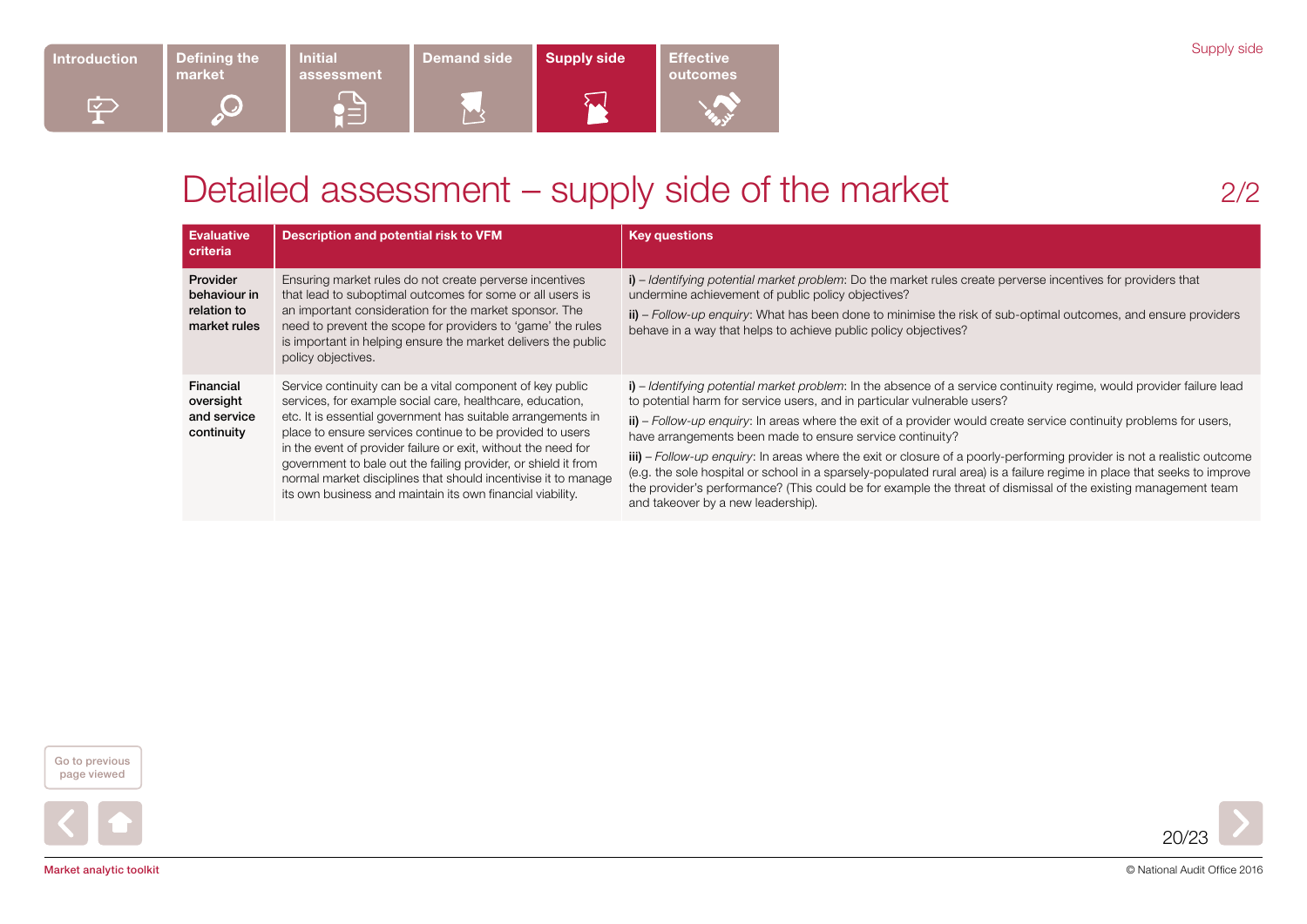<span id="page-20-0"></span>Detailed assessment –

outcomes from the market

This section sets out questions to ask when assessing whether delivery of services through the market is achieving the expected benefits, such as improved outcomes for service users, and/or better value for money.

[Comparison with baseline prices, quality](#page-21-0)  [and anticipated 'good' outcomes](#page-21-0)

[Additional direct and indirect costs of oversight](#page-21-0)

[Assessing outcomes for different user groups](#page-22-0)

[Lessons learnt, policy feedback loop](#page-22-0)



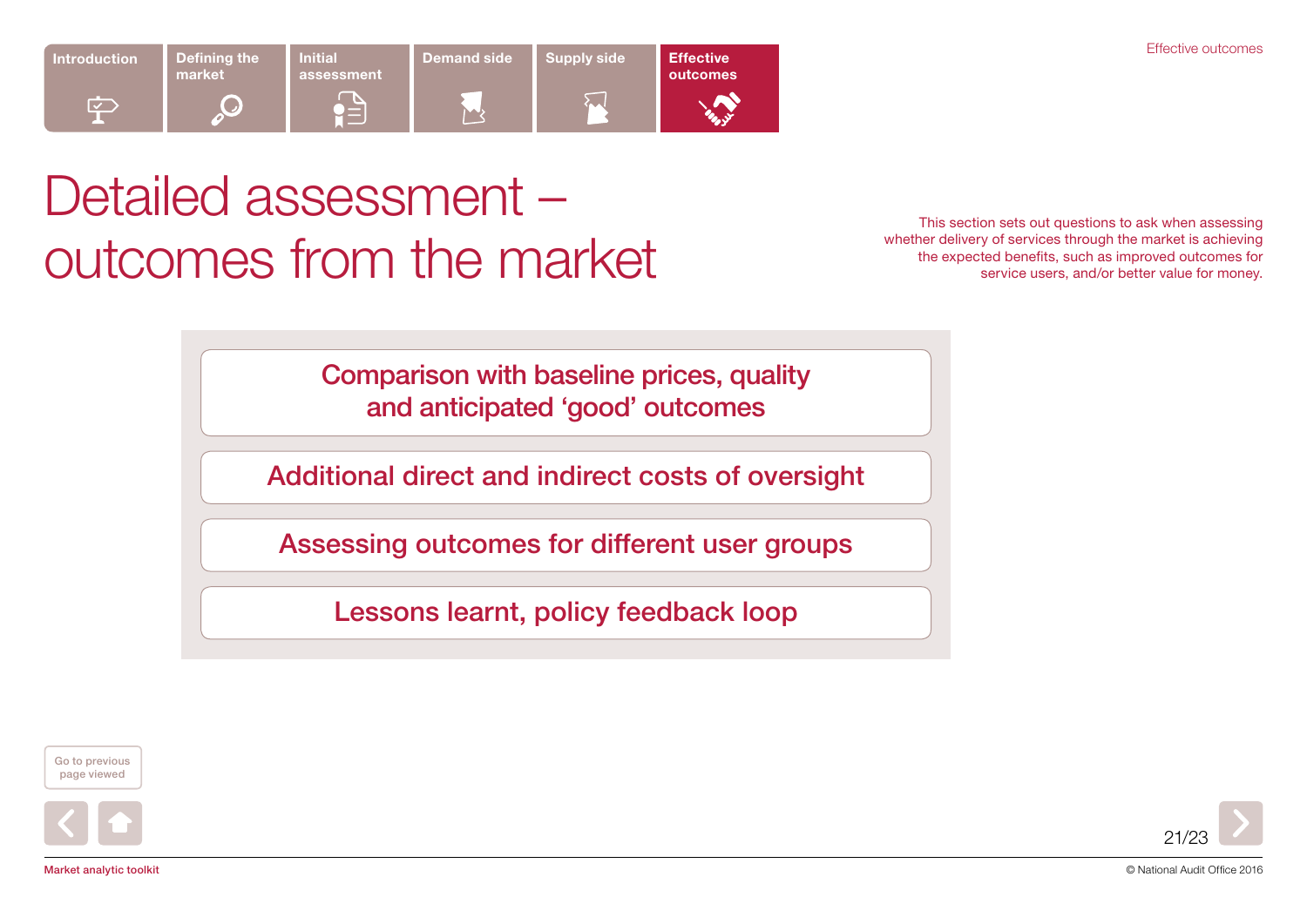# <span id="page-21-0"></span>Detailed assessment – outcomes from the market 1/2

| <b>Evaluative</b><br>criteria                                 | Description and potential risk to VFM                                                                                                                                                                                                                                                                                                                         | <b>Key questions</b>                                                                                                                                                                                                                                                                                                                                                                                                                                                                                                                                                                            |
|---------------------------------------------------------------|---------------------------------------------------------------------------------------------------------------------------------------------------------------------------------------------------------------------------------------------------------------------------------------------------------------------------------------------------------------|-------------------------------------------------------------------------------------------------------------------------------------------------------------------------------------------------------------------------------------------------------------------------------------------------------------------------------------------------------------------------------------------------------------------------------------------------------------------------------------------------------------------------------------------------------------------------------------------------|
| Comparison<br>with baseline                                   | Rationale for introducing market mechanisms often involve<br>service quality improvements, potential financial savings, scope<br>for innovation and/or anticipated better outcomes. From a public<br>policy perspective and for purposes of accountability, evaluation<br>and policy review should be undertaken to measure the actual<br>benefits and costs. | i) – Identifying potential market problems: Have market outcomes delivered the benefits anticipated<br>by introducing the market mechanism?<br>ii) – Follow-up enquiry: How do prices paid in the market and quality standards compare with the costs prior to<br>introducing market mechanisms?<br>iii) – Follow-up enquiry: Is there evidence that the anticipated benefits in the impact assessment from<br>introducing market mechanisms into service provision have been realised?                                                                                                         |
| Additional<br>direct and<br>indirect<br>costs of<br>oversight | The costs of introducing and overseeing a public service market<br>should be validated ex post for accountability reasons, and to<br>help assess its cost-effectiveness.                                                                                                                                                                                      | $i$ ) – Identifying potential market problem: Does the operation of a market mechanism incur significantly higher<br>costs than were anticipated?<br>$ii$ ) – Follow-up enquiry: Have the costs of introducing market mechanisms into the provision of the public service<br>in question been as expected?<br>iii) – Follow-up enguiry: Have the on-going 'system' costs of user choice and provider competition been as<br>expected? (such costs may include, for example, information systems to help user choice; costs associated<br>with strengthening government oversight capacity etc.) |